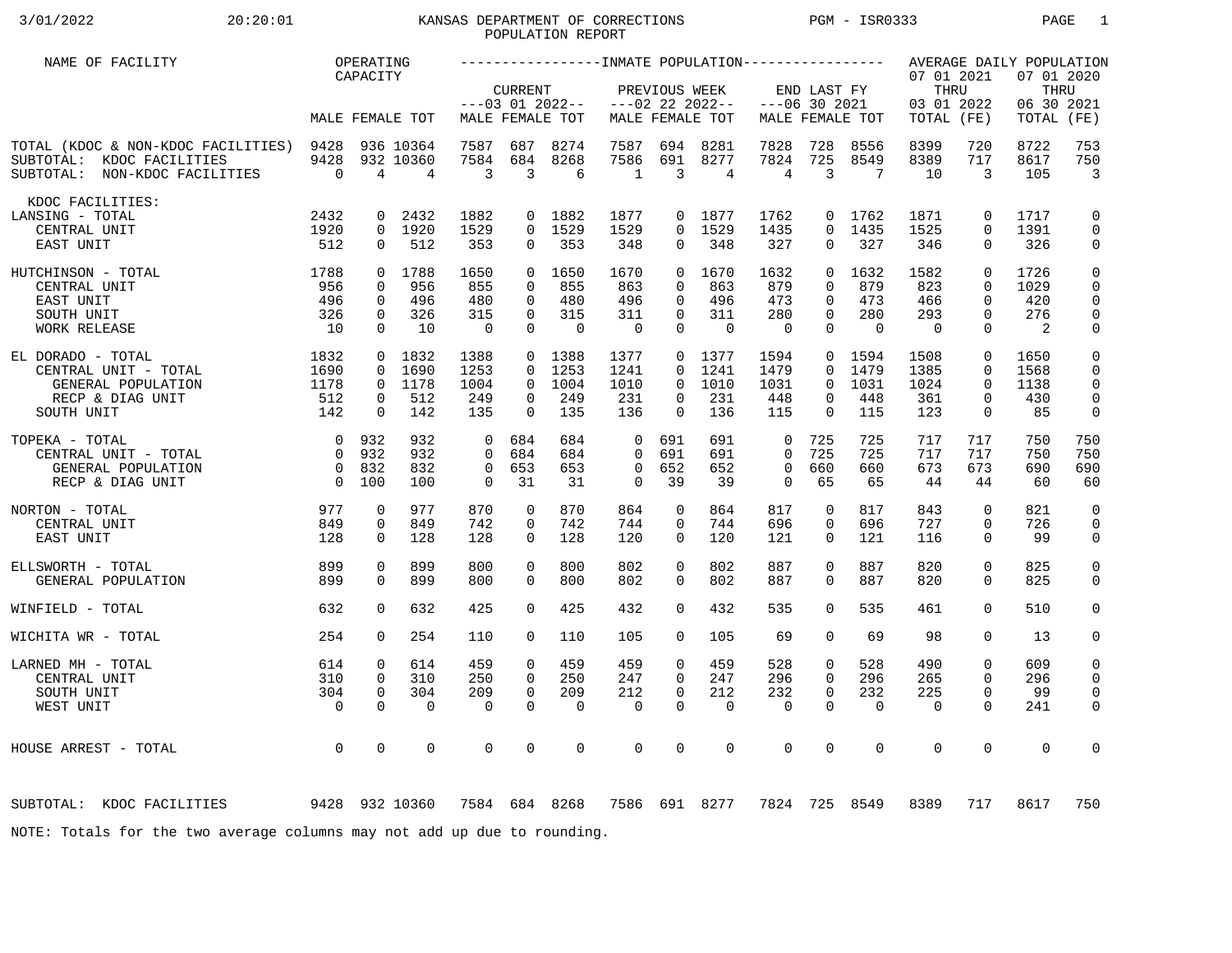| 3/01/2022<br>20:20:01                                                                     |                                               |                                              |                                             |                                                           |                                                                 | POPULATION REPORT                                    | KANSAS DEPARTMENT OF CORRECTIONS               |                                               |                                                             |                                                         |                                                | PGM - ISR0333                                   |                                                                                       |                                             | PAGE                                                         | 2                                                               |
|-------------------------------------------------------------------------------------------|-----------------------------------------------|----------------------------------------------|---------------------------------------------|-----------------------------------------------------------|-----------------------------------------------------------------|------------------------------------------------------|------------------------------------------------|-----------------------------------------------|-------------------------------------------------------------|---------------------------------------------------------|------------------------------------------------|-------------------------------------------------|---------------------------------------------------------------------------------------|---------------------------------------------|--------------------------------------------------------------|-----------------------------------------------------------------|
| NAME OF FACILITY                                                                          |                                               | OPERATING<br>CAPACITY                        |                                             |                                                           | <b>CURRENT</b>                                                  | $---03$ 01 2022--                                    |                                                | PREVIOUS WEEK                                 | $---02$ 22 2022--                                           | $---06$ 30 2021                                         | END LAST FY                                    |                                                 | 07 01 2021<br>THRU                                                                    |                                             | AVERAGE DAILY POPULATION<br>07 01 2020<br>THRU<br>06 30 2021 |                                                                 |
| NON-KDOC FACILITIES                                                                       | MALE FEMALE TOT                               |                                              |                                             |                                                           |                                                                 | MALE FEMALE TOT                                      |                                                |                                               | MALE FEMALE TOT                                             |                                                         |                                                | MALE FEMALE TOT                                 | 03 01 2022<br>TOTAL (FE)                                                              |                                             | TOTAL (FE)                                                   |                                                                 |
| LARNED STATE HOSPITAL - TOTAL<br>PSYCHIATRIC UNIT                                         | $\mathbf 0$<br>$\Omega$                       | 4<br>$\overline{4}$                          | 4<br>$\overline{4}$                         | 0<br>$\Omega$                                             | $\frac{3}{3}$                                                   | $\mathcal{R}$                                        | $\Omega$                                       | 3<br>$\mathcal{E}$                            | $\frac{3}{3}$                                               | $\frac{1}{1}$                                           | $\frac{3}{3}$                                  | $\overline{4}$                                  | 3<br>$\mathbf{z}$                                                                     | 3<br>$\mathbf{z}$                           | 4<br>$\overline{4}$                                          | $\frac{3}{3}$                                                   |
| CONTRACT JAIL PLACEMENT - TOTAL<br>COUNTY<br>OUT-OF-STATE<br>JO CTY RESIDENTIAL CENTER WR | $\mathsf{O}$<br>0<br>$\mathsf{O}$<br>$\Omega$ | 0<br>$\mathsf{O}$<br>$\mathbf 0$<br>$\Omega$ | 0<br>$\mathbf 0$<br>$\mathbf 0$<br>$\Omega$ | 3<br>$\mathsf{O}$<br>$\mathsf{O}\xspace$<br>$\mathcal{L}$ | $\mathsf{O}$<br>$\mathsf{O}$<br>$\mathsf{O}\xspace$<br>$\Omega$ | 3<br>$\mathsf{O}$<br>$\overline{0}$<br>$\mathcal{E}$ | $\mathbf{1}$<br>$\overline{0}$<br>$\mathsf{O}$ | 0<br>$\mathsf{O}$<br>$\mathsf{O}$<br>$\Omega$ | $\mathbf{1}$<br>$\mathbf 0$<br>$\mathsf{O}$<br>$\mathbf{1}$ | 3<br>$\mathbf 0$<br>$\mathsf{O}\xspace$<br>$\mathbf{3}$ | 0<br>$\overline{0}$<br>$\mathbb O$<br>$\Omega$ | 3<br>$\mathbf 0$<br>$\mathbf 0$<br>$\mathbf{3}$ | $\mathbf 0$<br>$\mathbf 0$                                                            | 0<br>$\mathbf 0$<br>$\mathbf 0$<br>$\Omega$ | 101<br>47<br>55<br>$\Omega$                                  | $\mathbf 0$<br>$\mathsf{O}$<br>$\overline{0}$<br>$\overline{0}$ |
| NON-KDOC FACILITIES<br>SUBTOTAL:                                                          | $\mathbf 0$                                   | $\overline{4}$                               | $\overline{4}$                              | 3                                                         | $\mathbf{3}$                                                    | 6                                                    | $\mathbf{1}$                                   | 3                                             | $\overline{4}$                                              | $\overline{4}$                                          | 3                                              | $7\overline{ }$                                 | 10                                                                                    | 3                                           | 105                                                          | 3                                                               |
|                                                                                           |                                               |                                              |                                             |                                                           |                                                                 |                                                      |                                                |                                               |                                                             |                                                         |                                                |                                                 | --------------------------PAROLE                    POPULATION----------------------- |                                             |                                                              |                                                                 |
| IN-STATE CASELOAD TOTAL<br>KANSAS<br>COMPACT                                              |                                               |                                              |                                             | 4493<br>3373<br>1120                                      | 709<br>414<br>295                                               | 5202<br>3787<br>1415                                 | 4490<br>3361<br>1129                           | 708<br>409<br>299                             | 5198<br>3770<br>1428                                        | 4617<br>3478<br>1139                                    | 721<br>413<br>308                              | 5338<br>3891<br>1447                            | 5260<br>3823<br>1437                                                                  | 706<br>404<br>301                           | 5674<br>4212<br>1462                                         | 788<br>474<br>314                                               |
| OUT-OF-STATE CASELOAD TOTAL                                                               |                                               |                                              | -----                                       | 863                                                       | 77                                                              | 940                                                  | 860                                            | 80                                            | 940                                                         | 853                                                     | 73                                             | 926                                             | 939                                                                                   | 76                                          | 898                                                          | 75                                                              |
| ABSCOND/WARRANT TOTAL                                                                     |                                               |                                              |                                             | 282                                                       | 68                                                              | 350                                                  | 286                                            | 70                                            | 356                                                         | 259                                                     | 70                                             | 329                                             | 344                                                                                   | 67                                          | 337                                                          | 74                                                              |
| TOTAL                                                                                     |                                               |                                              |                                             | 5638                                                      | 854                                                             | 6492                                                 | 5636                                           | 858                                           | 6494                                                        | 5729                                                    |                                                | 864 6593                                        | 6543                                                                                  | 848                                         | 6909                                                         | 937                                                             |
| ***PRE-REVOCATION CASES                                                                   |                                               |                                              |                                             | 0                                                         | $\Omega$                                                        | $\Omega$                                             | $\Omega$                                       | $\Omega$                                      | $\Omega$                                                    | $\Omega$                                                | $\Omega$                                       | $\Omega$                                        | $\mathbf 0$                                                                           | $\Omega$                                    | $\Omega$                                                     | $\overline{0}$                                                  |

\*\*\*PRE-REVOCATION CASES ARE INCLUDED IN THE INMATE POPULATION TOTAL

NOTE: Totals for the two average columns may not add up due to rounding.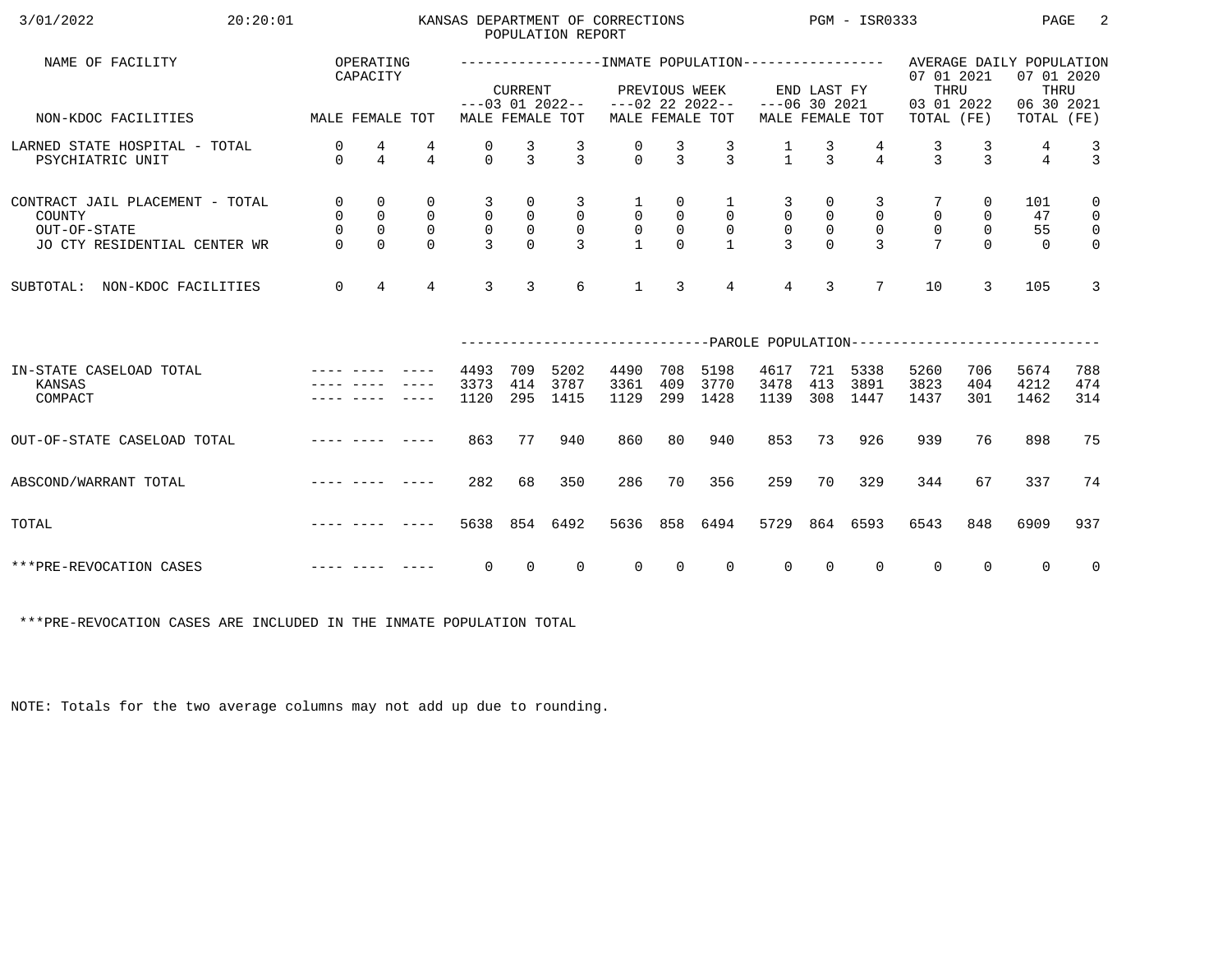## 3/01/2022 20:20:01 KANSAS DEPARTMENT OF CORRECTIONS PGM - ISR0333 PAGE 3 POPULATION REPORT

## SUMMARY OF CHANGE

|                                                                                                                                                                         |                                                                                                                    | TOTAL (ALL INMATES)                                                                                                                                                                                                                                                                                                   |                                                                                                                      |                                                                                                      | KDOC FACILITIES                                                                                                                                                                                                                                                                                                                    |                                                                     | NON-KDOC FACILITIES                                                                                                                                            |                                                                                                                                                                                                                                                                                                                                                            |                                                                                                                                                                                                                                                                                                                                                                           | IN-STATE CASELOAD                                                                                                                                                                                                                                                                                                                                                                             |
|-------------------------------------------------------------------------------------------------------------------------------------------------------------------------|--------------------------------------------------------------------------------------------------------------------|-----------------------------------------------------------------------------------------------------------------------------------------------------------------------------------------------------------------------------------------------------------------------------------------------------------------------|----------------------------------------------------------------------------------------------------------------------|------------------------------------------------------------------------------------------------------|------------------------------------------------------------------------------------------------------------------------------------------------------------------------------------------------------------------------------------------------------------------------------------------------------------------------------------|---------------------------------------------------------------------|----------------------------------------------------------------------------------------------------------------------------------------------------------------|------------------------------------------------------------------------------------------------------------------------------------------------------------------------------------------------------------------------------------------------------------------------------------------------------------------------------------------------------------|---------------------------------------------------------------------------------------------------------------------------------------------------------------------------------------------------------------------------------------------------------------------------------------------------------------------------------------------------------------------------|-----------------------------------------------------------------------------------------------------------------------------------------------------------------------------------------------------------------------------------------------------------------------------------------------------------------------------------------------------------------------------------------------|
| FEBRUARY<br>2021<br>MARCH<br>APRIL<br>MAY<br>JUNE<br>JULY<br><b>AUGUST</b><br>SEPTEMBER<br><b>OCTOBER</b><br><b>NOVEMBER</b><br>DECEMBER<br>JANUARY<br>FEBRUARY<br>2022 | POPULATION<br>8735<br>8749<br>8686<br>8654<br>8556<br>8530<br>8445<br>8457<br>8400<br>8345<br>8346<br>8326<br>8273 | CHANGE FROM<br>PREVIOUS MONTH<br>MALE<br>FEM<br>7994 741 8735<br>$+ 11 + 3 +$<br>$71 + 8 -$<br>$\sim$ $-$<br>$29 -$<br>$\sim$<br>$77 - 21 -$<br>$\sim$ $-$<br>$33 +$<br>$\sim$<br>79 -<br>$2 + 14 +$<br>$\sim$<br>$37 - 20 -$<br>$\sim$ $-$<br>$54 - 1 -$<br>$\sim$<br>$+$ 10 - 9 +<br>$-3 - 17 -$<br>$-42 - 11 - 53$ | <b>TOT</b><br>14<br>63<br>$3 -$<br>32<br>98<br>$7 -$<br>26<br>$6 -$<br>85<br>12<br>57<br>55<br>$\overline{1}$<br>-20 | 8714<br>8745<br>8682<br>8650<br>8549<br>8520<br>8432<br>8445<br>8386<br>8333<br>8337<br>8319<br>8267 | POPULATION CHANGE FROM<br>PREVIOUS MONTH<br>MALE FEM<br>7976 738<br>$28 +$<br>$+$<br>8<br>$-71 +$<br>$29 -$<br>$3 -$<br>$80 - 21 - 101$<br>$\sim$<br>$36 +$<br>$7 -$<br>$82 -$<br>6 –<br>$\sim$<br>$1 + 14 +$<br>$\sim$<br>$38 - 21 -$<br>$\sim$<br>$52 - 1 - 53$<br>$\sim$<br>$+ 12 - 8 +$<br>$-1$ $-17$ $-18$<br>$-41 - 11 - 52$ | TOT<br>8714<br>$3 + 31$<br>$-63$<br>32<br>29<br>88<br>13<br>59<br>4 | 21<br>4<br>4<br>$\sim$<br>4<br>$7 +$<br>10<br>$+$<br>13<br>$+$<br>12<br>$\sim$ $-$<br>14<br>$+$<br>12<br>$\sim$ $-$<br>$9 -$<br>$7 -$<br>$6^{6}$<br>$\sim$ $-$ | POPULATION CHANGE FROM<br>PREVIOUS MONTH<br>MALE FEM<br>TOT<br>18<br>3<br>21<br>$-17 -$<br>$0 -$<br>17<br>$0 -$<br>$0 -$<br>$\Omega$<br>$0 -$<br>$0 -$<br>0<br>$3 -$<br>$0 +$<br>3<br>$3 -$<br>$0 +$<br>3<br>$3 -$<br>$0 +$<br>3<br>$1 -$<br>$0 -$<br>1<br>$1 +$<br>$1 +$<br>2<br>$2 -$<br>$0 -$<br>2<br>$2 -$<br>$1 - 3$<br>$2 - 0 -$<br>2<br>$1 - 0 - 1$ | POPULATION<br>5514<br>5473<br>$\sim$<br>5442<br>$\overline{\phantom{0}}$<br>5421<br>$\overline{\phantom{a}}$<br>5338<br>$\overline{\phantom{a}}$<br>5305<br>$\overline{\phantom{a}}$<br>5256<br>$\overline{\phantom{a}}$<br>5274<br>$+$<br>5209<br>$\overline{\phantom{a}}$<br>5243<br>$+$<br>5217<br>$\overline{\phantom{a}}$<br>5223<br>$+$<br>5204<br>$\sim$ 100 $\mu$ | CHANGE FROM<br>PREVIOUS MONTH<br>FEM<br>MALE<br>TOT<br>4765<br>749<br>5514<br>$5 - 41$<br>$36 -$<br>$27 -$<br>4<br>31<br>$\sim$<br>$14 -$<br>$7 -$<br>21<br>71 -<br>$12 -$<br>83<br>$33 -$<br>$0 -$<br>33<br>$33 -$<br>$16 - 49$<br>19<br>18<br>$1 +$<br>$\overline{\phantom{m}}$<br>$16 - 65$<br>$49 -$<br>$18 +$<br>$16 + 34$<br>$25 -$<br>$1 - 26$<br>$0 + 6$<br>6 –<br>$25 +$<br>$6 - 19$ |
| NET CHANGE OVER 12 MO PERIOD - 406 - 56 - 462 - 391 - 56 - 447 - - 15 + 0 - 15                                                                                          |                                                                                                                    |                                                                                                                                                                                                                                                                                                                       |                                                                                                                      |                                                                                                      |                                                                                                                                                                                                                                                                                                                                    |                                                                     |                                                                                                                                                                |                                                                                                                                                                                                                                                                                                                                                            |                                                                                                                                                                                                                                                                                                                                                                           | $-270 - 40 - 310$                                                                                                                                                                                                                                                                                                                                                                             |
| AVERAGE MONTHLY CHANGE                                                                                                                                                  |                                                                                                                    | $-34 - 5 - 39$                                                                                                                                                                                                                                                                                                        |                                                                                                                      |                                                                                                      | $33 - 5 - 37$                                                                                                                                                                                                                                                                                                                      |                                                                     |                                                                                                                                                                | $1 + 0 -$<br>$\mathbf{1}$<br>--------INMATE POPULATION - SUMMARY OF CHANGE (PERIOD: 07 01 2021 THRU 02 28 2022)--------                                                                                                                                                                                                                                    |                                                                                                                                                                                                                                                                                                                                                                           | $-23 - 3 - 26$                                                                                                                                                                                                                                                                                                                                                                                |
|                                                                                                                                                                         |                                                                                                                    | TOTAL<br>MALE<br>FEMALE                                                                                                                                                                                                                                                                                               |                                                                                                                      | (ALL INMATES)<br>TOTAL                                                                               |                                                                                                                                                                                                                                                                                                                                    |                                                                     | TOTAL                                                                                                                                                          | (BOTH SEXES) MALE FEMALE (BOTH SEXES) MALE FEMALE (BOTH SEXES)                                                                                                                                                                                                                                                                                             | TOTAL                                                                                                                                                                                                                                                                                                                                                                     |                                                                                                                                                                                                                                                                                                                                                                                               |
| NUMBER OF INMATES                                                                                                                                                       |                                                                                                                    | $-240$                                                                                                                                                                                                                                                                                                                | $-43$                                                                                                                | $-283$                                                                                               | $-239$                                                                                                                                                                                                                                                                                                                             | $-43$                                                               | $-282$                                                                                                                                                         | $-1$                                                                                                                                                                                                                                                                                                                                                       | $\Omega$<br>$-1$                                                                                                                                                                                                                                                                                                                                                          |                                                                                                                                                                                                                                                                                                                                                                                               |
| PERCENT CHANGE                                                                                                                                                          |                                                                                                                    | $-3.1$ $-5.9$                                                                                                                                                                                                                                                                                                         |                                                                                                                      | $-3.3%$                                                                                              |                                                                                                                                                                                                                                                                                                                                    | $-3.1$ $-5.9$                                                       | $-3.3%$                                                                                                                                                        | $-25.0%$ +                                                                                                                                                                                                                                                                                                                                                 | .0%<br>$-14.3%$                                                                                                                                                                                                                                                                                                                                                           |                                                                                                                                                                                                                                                                                                                                                                                               |
| AVERAGE MONTHLY CHANGE                                                                                                                                                  |                                                                                                                    | $-30 - 5$                                                                                                                                                                                                                                                                                                             |                                                                                                                      | $-35$                                                                                                |                                                                                                                                                                                                                                                                                                                                    | $-30 - 5$                                                           | $-35$                                                                                                                                                          | $-$ 0 +                                                                                                                                                                                                                                                                                                                                                    | $\overline{0}$<br>$\overline{a}$ $\overline{a}$                                                                                                                                                                                                                                                                                                                           |                                                                                                                                                                                                                                                                                                                                                                                               |
|                                                                                                                                                                         |                                                                                                                    |                                                                                                                                                                                                                                                                                                                       |                                                                                                                      |                                                                                                      |                                                                                                                                                                                                                                                                                                                                    |                                                                     |                                                                                                                                                                | PAROLE POPULATION - SUMMARY OF CHANGE (PERIOD: 07 01 2021 THRU 02 28 2022)                                                                                                                                                                                                                                                                                 |                                                                                                                                                                                                                                                                                                                                                                           |                                                                                                                                                                                                                                                                                                                                                                                               |
|                                                                                                                                                                         |                                                                                                                    | PRE-REV<br>CASES                                                                                                                                                                                                                                                                                                      |                                                                                                                      | ---INSTATE CASELOAD---- CASELOAD<br>TOTAL KANSAS COMPACTS                                            |                                                                                                                                                                                                                                                                                                                                    |                                                                     | OUT-OF-STATE                                                                                                                                                   | ABSCOND<br>WARRANT                                                                                                                                                                                                                                                                                                                                         |                                                                                                                                                                                                                                                                                                                                                                           |                                                                                                                                                                                                                                                                                                                                                                                               |
| NUMBER OF OFFENDERS                                                                                                                                                     | $+$ 0                                                                                                              |                                                                                                                                                                                                                                                                                                                       |                                                                                                                      | $-134 - 104$                                                                                         | $-30$                                                                                                                                                                                                                                                                                                                              |                                                                     | $+$ 13                                                                                                                                                         | + 22                                                                                                                                                                                                                                                                                                                                                       |                                                                                                                                                                                                                                                                                                                                                                           |                                                                                                                                                                                                                                                                                                                                                                                               |
| PERCENT CHANGE                                                                                                                                                          |                                                                                                                    | $+$ .0%                                                                                                                                                                                                                                                                                                               |                                                                                                                      | $-2.5$ $-2.6$ $-$                                                                                    | - 2.0%                                                                                                                                                                                                                                                                                                                             |                                                                     | $+1.4%$                                                                                                                                                        | $+ 6.6%$                                                                                                                                                                                                                                                                                                                                                   |                                                                                                                                                                                                                                                                                                                                                                           |                                                                                                                                                                                                                                                                                                                                                                                               |
| AVERAGE MONTHLY CHANGE                                                                                                                                                  |                                                                                                                    | $+ 0$                                                                                                                                                                                                                                                                                                                 |                                                                                                                      | $-17 -13$                                                                                            | 4<br>$\frac{1}{2}$ and $\frac{1}{2}$                                                                                                                                                                                                                                                                                               |                                                                     | 2<br>$+$ $-$                                                                                                                                                   | 3<br>$+$                                                                                                                                                                                                                                                                                                                                                   |                                                                                                                                                                                                                                                                                                                                                                           |                                                                                                                                                                                                                                                                                                                                                                                               |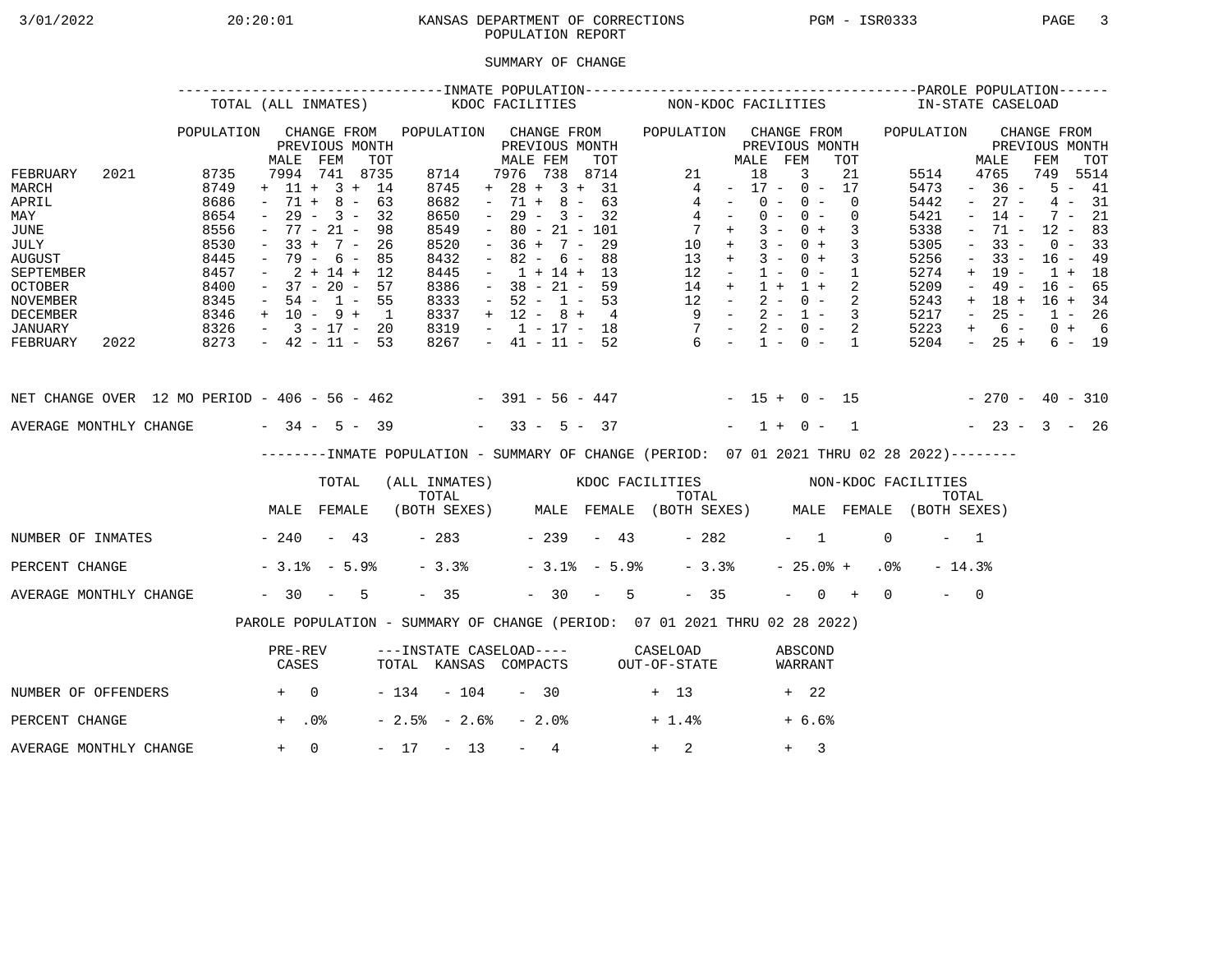## 3/01/2022 20:20:01 KANSAS DEPARTMENT OF CORRECTIONS PGM - ISR0333 PAGE 4 POPULATION REPORT

| NAME OF FACILITY            |                           |          |              | -SPECIAL MGM- |             |             | INMATE CUSTODY CLASSIFICATION AS OF 03 01 2022                                 |             |                      |              |          |                           |              |              |          | -UNC/SPM/MAX- -MEDIUM HIGH- --MEDIUM LOW- |              |          | $---MINTMINIM---$ |          |      |
|-----------------------------|---------------------------|----------|--------------|---------------|-------------|-------------|--------------------------------------------------------------------------------|-------------|----------------------|--------------|----------|---------------------------|--------------|--------------|----------|-------------------------------------------|--------------|----------|-------------------|----------|------|
| KDOC FACILITIES             | -UNCLASSIFIED<br>MALE FEM |          | TOT          | MALE FEM      |             | TOT         | MALE FEM                                                                       |             | ---MAXIMUM---<br>TOT |              |          | MALE FEM TOT MALE FEM TOT |              |              |          | <b>MALE FEM</b>                           |              | TOT      | MALE FEM          |          | TOT  |
| LANSING - TOTAL             | 9                         | 0        |              | 295           | 0           | 295         | 536                                                                            | 0           | 536                  | 840          | 0        | 840                       | 321          | 0            | 321      | 328                                       | 0            | 328      | 393               | $\Omega$ | 393  |
| CENTRAL UNIT                | 8                         | $\Omega$ | 8            | 295           | $\mathbf 0$ | 295         | 536                                                                            | $\mathbf 0$ | 536                  | 839          | $\Omega$ | 839                       | 321          | $\Omega$     | 321      | 328                                       | $\mathbf 0$  | 328      | 41                | $\Omega$ | 41   |
| EAST UNIT                   |                           | $\Omega$ | $\mathbf{1}$ | $\Omega$      | $\Omega$    | $\Omega$    | $\Omega$                                                                       | 0           | $\Omega$             | $\mathbf{1}$ | $\Omega$ | -1                        | $\Omega$     | $\Omega$     | $\Omega$ | $\Omega$                                  | $\Omega$     | $\Omega$ | 352               | $\Omega$ | 352  |
| HUTCHINSON - TOTAL          |                           | 0        |              | 145           | $\Omega$    | 145         | 253                                                                            | 0           | 253                  | 405          |          | 405                       | 259          | 0            | 259      | 593                                       | 0            | 593      | 393               | $\cap$   | 393  |
| CENTRAL UNIT                | $7\phantom{.0}$           | $\Omega$ | 7            | 145           | $\Omega$    | 145         | 252                                                                            | $\Omega$    | 252                  | 404          | $\Omega$ | 404                       | 259          | $\Omega$     | 259      | 171                                       | $\Omega$     | 171      | 21                | $\cap$   | 21   |
| EAST UNIT                   | $\Omega$                  | $\Omega$ | $\mathbf 0$  | 0             | $\mathbf 0$ | $\Omega$    |                                                                                | $\Omega$    | 1                    |              | 0        | -1                        | $\mathbf 0$  | $\mathbf 0$  | $\Omega$ | 422                                       | $\mathbf 0$  | 422      | 57                | $\Omega$ | 57   |
| SOUTH UNIT                  | $\Omega$                  | $\Omega$ | $\Omega$     | $\Omega$      | $\Omega$    | $\Omega$    | $\Omega$                                                                       | $\Omega$    | $\Omega$             | $\Omega$     | $\Omega$ | $\Omega$                  | $\Omega$     | $\Omega$     | $\Omega$ | 0                                         | $\Omega$     | $\Omega$ | 315               | $\Omega$ | 315  |
| EL DORADO - TOTAL           | 174                       | $\Omega$ | 174          | 445           | $\Omega$    | 445         | 239                                                                            | $\Omega$    | 239                  | 858          | $\Omega$ | 858                       | 218          | $\Omega$     | 218      | 262                                       | $\Omega$     | 262      | 50                | $\Omega$ | 50   |
| CENTRAL UNIT - TOTAL        | 174                       | $\Omega$ | 174          | 445           | $\Omega$    | 445         | 239                                                                            | $\Omega$    | 239                  | 858          | $\Omega$ | 858                       | 218          | $\Omega$     | 218      | 145                                       | $\Omega$     | 145      | 32                | $\Omega$ | 32   |
| GENERAL POPULATION          | 5                         | $\Omega$ |              | 443           | $\Omega$    | 443         | 214                                                                            | $\Omega$    | 214                  | 662          |          | 662                       | 202          | $\Omega$     | 202      | 123                                       | $\Omega$     | 123      | 17                | $\Omega$ | 17   |
| RECP & DIAG UNIT            | 169                       | $\Omega$ | 169          |               | $\Omega$    |             | 25                                                                             | $\Omega$    | 25                   | 196          | 0        | 196                       | 16           | $\Omega$     | 16       | 22                                        | $\Omega$     | 22       | 15                | $\Omega$ | 15   |
| SOUTH UNIT                  | $\Omega$                  | $\Omega$ | $\Omega$     | 0             | $\Omega$    | $\Omega$    | $\Omega$                                                                       | $\Omega$    | $\Omega$             | $\Omega$     | $\cap$   | $\Omega$                  | $\Omega$     | $\Omega$     | $\Omega$ | 117                                       | $\Omega$     | 117      | 18                | $\Omega$ | 18   |
| TOPEKA - TOTAL              | 0                         | 59       | 59           | 0             | 12          | 12          | 0                                                                              | 47          | 47                   |              | 0 118    | 118                       | 0            | 75           | 75       |                                           | 0, 150       | 150      |                   | 0.341    | 341  |
| CENTRAL UNIT - TOTAL        | 0                         | 59       | 59           | 0             | 12          | 12          | 0                                                                              | 47          | 47                   |              | $0$ 118  | 118                       | $\mathbf 0$  | 75           | 75       |                                           | 0, 150       | 150      |                   | 0.341    | 341  |
| GENERAL POPULATION          | 0                         | 35       | 35           | $\Omega$      | 12          | 12          | $\mathbf 0$                                                                    | 47          | 47                   | $\Omega$     | 94       | 94                        | 0            | 74           | 74       |                                           | 0, 149       | 149      |                   | 0 3 3 6  | 336  |
| RECP & DIAG UNIT            | $\Omega$                  | 24       | 24           | 0             | $\Omega$    | $\Omega$    | $\Omega$                                                                       | $\Omega$    | $\Omega$             | $\Omega$     | 24       | 24                        | $\Omega$     | $\mathbf{1}$ | 1        | 0                                         | $\mathbf{1}$ | 1        | $\Omega$          | 5        | $-5$ |
| NORTON - TOTAL              | $\Omega$                  | $\Omega$ | $\Omega$     | 12            | $\Omega$    | 12          | 0                                                                              | $\Omega$    | $\Omega$             | 12           | $\Omega$ | 12                        |              | 0            |          | 545                                       | 0            | 545      | 312               | $\Omega$ | 312  |
| CENTRAL UNIT                | $\Omega$                  | $\Omega$ | $\Omega$     | 12            | $\Omega$    | 12          | 0                                                                              | $\Omega$    | $\Omega$             | 12           | $\Omega$ | 12                        | $\mathbf{1}$ | $\Omega$     | 1        | 545                                       | $\mathbf 0$  | 545      | 184               | $\Omega$ | 184  |
| EAST UNIT                   | $\Omega$                  | $\Omega$ | $\Omega$     | $\Omega$      | $\Omega$    | $\Omega$    | $\Omega$                                                                       | $\Omega$    | $\Omega$             | $\Omega$     | $\Omega$ | $\Omega$                  | $\Omega$     | $\Omega$     | $\Omega$ | $\Omega$                                  | $\Omega$     | $\Omega$ | 128               | $\Omega$ | 128  |
| ELLSWORTH - TOTAL           | $\mathbf 0$               | $\Omega$ | 0            | 17            | $\Omega$    | 17          | 1                                                                              | 0           | 1                    | 18           | 0        | 18                        | 316          | 0            | 316      | 381                                       | $\Omega$     | 381      | 85                | $\Omega$ | 85   |
| CENTRAL UNIT                | $\Omega$                  | $\Omega$ | $\Omega$     | 17            | $\Omega$    | 17          | $\mathbf{1}$                                                                   | $\Omega$    | $\mathbf{1}$         | 18           | $\Omega$ | 18                        | 316          | 0            | 316      | 381                                       | $\Omega$     | 381      | 85                | $\Omega$ | 85   |
| WINFIELD - TOTAL            | $\Omega$                  | $\Omega$ | $\Omega$     | $\mathbf 0$   | $\mathbf 0$ | $\Omega$    | $\Omega$                                                                       | $\Omega$    | 0                    | $\Omega$     | $\Omega$ | $\Omega$                  | $\mathbf 0$  | $\Omega$     | $\Omega$ | 0                                         | $\mathbf 0$  | $\Omega$ | 425               | $\Omega$ | 425  |
| WICHITA WR - TOTAL          | $\Omega$                  | $\Omega$ | $\Omega$     | $\Omega$      | $\Omega$    | $\mathbf 0$ | $\Omega$                                                                       | $\Omega$    | 0                    | $\Omega$     | $\Omega$ | $\Omega$                  | $\Omega$     | 0            | $\Omega$ | 0                                         | $\Omega$     | $\Omega$ | 110               | $\Omega$ | 110  |
| LARNED MH - TOTAL           | $\Omega$                  | $\Omega$ | 0            | 18            | 0           | 18          | 58                                                                             | $\mathbf 0$ | 58                   | 76           | 0        | 76                        | 73           | 0            | 73       | 99                                        | 0            | 99       | 211               | $\Omega$ | 211  |
| CENTRAL UNIT                | 0                         | $\Omega$ | 0            | 18            | 0           | 18          | 58                                                                             | 0           | 58                   | 76           | 0        | 76                        | 73           | 0            | 73       | 99                                        | 0            | 99       | 2                 | $\Omega$ | -2   |
| SOUTH UNIT                  | $\Omega$                  | $\Omega$ | $\Omega$     | $\Omega$      | $\Omega$    | $\Omega$    | $\Omega$                                                                       | $\Omega$    | $\Omega$             | $\Omega$     | $\Omega$ | $\Omega$                  | $\Omega$     | $\Omega$     | $\Omega$ | $\Omega$                                  | $\Omega$     | $\Omega$ | 209               | $\Omega$ | 209  |
| SUBTOTAL:<br>KDOC FACILITIE | 190                       |          | 59 249       |               |             |             | 932 12 944 1087 47 1134 2209 118 2327 1188 75 1263 2208 150 2358 1979 341 2320 |             |                      |              |          |                           |              |              |          |                                           |              |          |                   |          |      |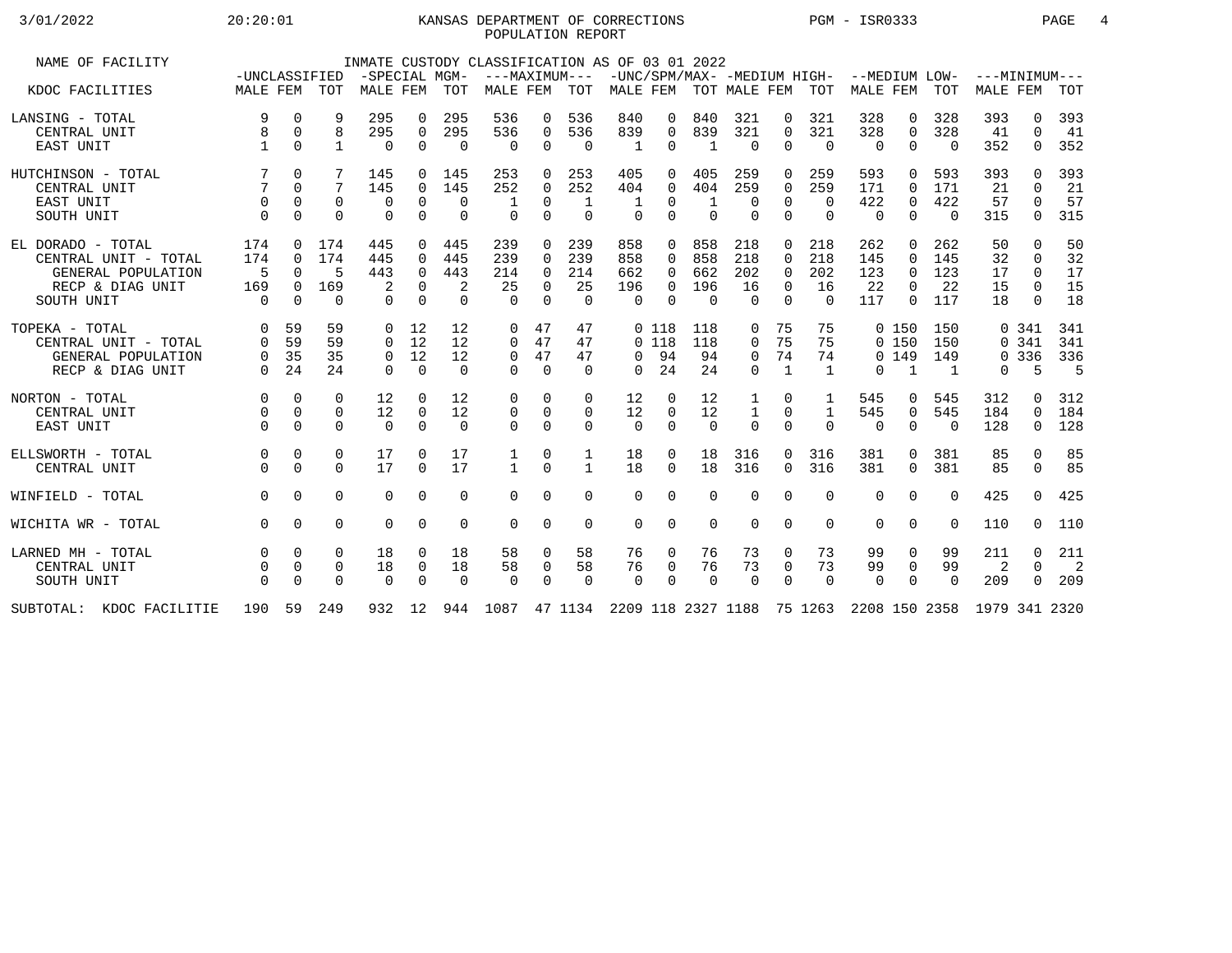| 3/01/2022                   | 20:20:01                  |          |          |                                                |                |          | KANSAS DEPARTMENT OF CORRECTIONS |                         | POPULATION REPORT |          |              |                |                                             |                |          | PGM - ISR0333             |          |          |                           |          | PAGE           | $\mathbf{b}$ |
|-----------------------------|---------------------------|----------|----------|------------------------------------------------|----------------|----------|----------------------------------|-------------------------|-------------------|----------|--------------|----------------|---------------------------------------------|----------------|----------|---------------------------|----------|----------|---------------------------|----------|----------------|--------------|
| NAME OF FACILITY            |                           |          |          | INMATE CUSTODY CLASSIFICATION AS OF 03 01 2022 |                |          |                                  |                         |                   |          |              |                |                                             |                |          |                           |          |          |                           |          |                |              |
| NON-KDOC FACILITIES         | -UNCLASSIFIED<br>MALE FEM |          | TOT      | -SPECIAL MGM-<br>MALE FEM                      |                | TOT      | ---MAXIMUM---<br>MALE FEM        |                         | TOT               | MALE FEM |              |                | -UNC/SPM/MAX- -MEDIUM HIGH-<br>TOT MALE FEM |                | TOT      | --MEDIUM LOW-<br>MALE FEM |          | TOT      | ---MINIMUM---<br>MALE FEM |          | TOT            |              |
| LARNED STATE HOSPITAL       | $\Omega$                  | $\Omega$ | $\Omega$ | $\Omega$                                       | $\bigcirc$     | $\Omega$ | $\Omega$                         | 3                       | 3                 |          | $0 \quad 3$  | $\overline{3}$ | $\Omega$                                    | $\overline{0}$ | $\Omega$ | $\Omega$                  | $\Omega$ | $\Omega$ | $\Omega$                  | $\Omega$ | $\overline{0}$ |              |
| JO CTY RESIDENTIAL CEN      | $\Omega$                  | $\Omega$ | $\Omega$ | $\Omega$                                       | $\overline{0}$ | $\Omega$ | $\Omega$                         | $\overline{0}$          | $\Omega$          |          | $0 \qquad 0$ | $\Omega$       | $\Omega$                                    | $\bigcap$      | $\Omega$ | $\Omega$                  | $\Omega$ | $\Omega$ |                           | $\Omega$ |                |              |
| SUBTOTAL:<br>NON-KDOC       | $\Omega$                  | $\Omega$ | $\Omega$ | $\Omega$                                       | $\overline{0}$ | $\Omega$ | $\Omega$                         | $\overline{\mathbf{3}}$ | 3                 |          | $0 \quad 3$  | $\overline{3}$ | $\Omega$                                    | $\overline{0}$ | $\Omega$ | $\Omega$                  | $\Omega$ | $\Omega$ |                           | $\Omega$ |                |              |
| TOTAL:<br>KDOC AND NON-KDOC | 190                       | 59       | 249      | 932                                            | 12             | 944      | 1087                             |                         | 50 1137           | 2209     | 121          | 2330           | 1188                                        |                | 75 1263  | 2208 150                  |          | 2358     | 1982 341 2323             |          |                |              |

#### SPECIAL MANAGEMENT AND INFIRMARY INMATESSPECIAL MANAGEMENT(DISTRIBUTIONS)

| LOCATION                          |     |                 |     |          |                  |          |          |                 |          |          |             |          |          | INMATES      |             |
|-----------------------------------|-----|-----------------|-----|----------|------------------|----------|----------|-----------------|----------|----------|-------------|----------|----------|--------------|-------------|
|                                   |     | ALL SPECIAL MGM |     |          | DISC SEGREGATION |          |          | PROTEC. CUSTODY |          | ADMIN    | SEGREGATION |          |          | IN INFIRMARY |             |
| KDOC FACILITIES                   |     | MALE FEMALE TOT |     |          | MALE FEMALE TOT  |          |          | MALE FEMALE TOT |          |          | MALE FEMALE | TOT      | MALE     | FEMALE       | TOT         |
| LANSING CORRECTIONAL FACILITY     | 295 | $\Omega$        | 295 | 18       | 0                | 18       | 4        | $\Omega$        | 4        | 273      | 0           | 273      | $\Omega$ | 0            | $\Omega$    |
| HUTCHINSON CORRECTIONAL FACILITY  | 145 |                 | 145 | 25       |                  | 25       | $\Omega$ | 0               | 0        | 120      | 0           | 120      | 10       | $\mathbf 0$  | 10          |
| EL DORADO CORRECTIONAL FACILITY   | 445 | $\Omega$        | 445 |          | 0                |          | 6        | 0               | 6        | 432      | 0           | 432      | 13       | $\mathbf 0$  | 13          |
| TOPEKA CORRECTIONAL FACILITY      | 0   | 12              | 12  | $\Omega$ |                  | $\Omega$ | $\Omega$ |                 |          | $\Omega$ | 11          | 11       | $\Omega$ | $\Omega$     | $\mathbf 0$ |
| NORTON CORRECTIONAL FACILITY      | 12  | $\Omega$        | 12  |          |                  | $\Omega$ | 2        | 0               | 2        | 10       | $\Omega$    | 10       | $\Omega$ | $\Omega$     | $\Omega$    |
| ELLSWORTH CORRECTIONAL FACILITY   | 17  | $\Omega$        | 17  | 6        |                  | 6        | $\Omega$ | 0               | $\Omega$ | 11       | $\Omega$    | 11       |          | $\Omega$     | $\mathbf 0$ |
| CORRECTIONAL FACILITY<br>WINFIELD | 0   | $\Omega$        | 0   | $\Omega$ | 0                | 0        | 0        | 0               | 0        | 0        | $\Omega$    | $\Omega$ | $\Omega$ | 0            | 0           |
| WICHITA CORRECTIONAL FACILITY     | 0   | $\Omega$        | 0   | $\Omega$ | $\Omega$         | $\Omega$ | $\Omega$ | $\Omega$        | $\Omega$ | 0        | $\Omega$    | $\Omega$ | $\Omega$ | $\Omega$     | $\Omega$    |
| LARNED CORRECTIONAL MH FACILITY   | 18  | $\Omega$        | 18  | 5        |                  | 5        | 2        | 0               | 2        | 11       | $\Omega$    | 11       | $\Omega$ | $\mathbf 0$  | $\Omega$    |
| TOTAL KDOC FACILITIES             | 932 | 12              | 944 | 61       |                  | 61       | 14       |                 | 15       | 857      | 11          | 868      | 23       | $\Omega$     | 23          |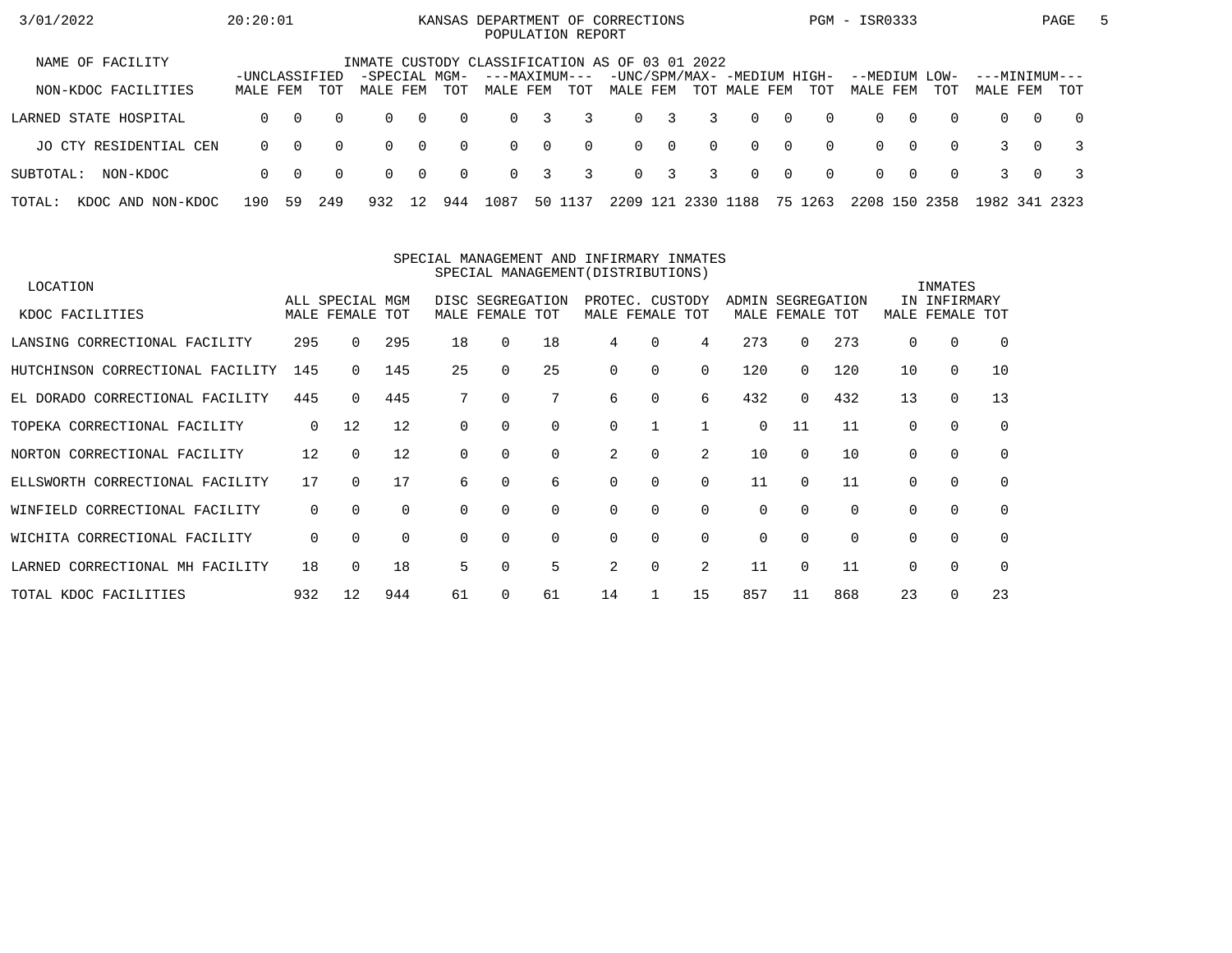3/01/2022 20:20:01 KANSAS DEPARTMENT OF CORRECTIONS PGM - ISR0333 PAGE 6 POPULATION REPORT

## DISTRIBUTION OF IN-STATE PAROLE CASELOAD BY LEVEL OF SUPERVISION

|                                                                                                                                                                                                                                   | ALL LEVELS<br>HIGH<br>MALE FEMALE TOT MALE FEMALE TOT                                |                                                                                              |                                                                             |                                                                                           |                                                                                                         | CLOSE/MODERATE<br>MALE FEMALE TOT                                                                   |                                                                              |                                                                                    | MODERATE/LOW-MOD<br>MALE FEMALE TOT                                            |                                                                                       | MALE FEMALE TOT                                                                   | LOW                                                                                   |                                                                                                |                                                                                                                 | UNCLASSIFIED<br>MALE FEMALE TOT                                                                    |                                                                                           |                                                                                             |                                                                                           |
|-----------------------------------------------------------------------------------------------------------------------------------------------------------------------------------------------------------------------------------|--------------------------------------------------------------------------------------|----------------------------------------------------------------------------------------------|-----------------------------------------------------------------------------|-------------------------------------------------------------------------------------------|---------------------------------------------------------------------------------------------------------|-----------------------------------------------------------------------------------------------------|------------------------------------------------------------------------------|------------------------------------------------------------------------------------|--------------------------------------------------------------------------------|---------------------------------------------------------------------------------------|-----------------------------------------------------------------------------------|---------------------------------------------------------------------------------------|------------------------------------------------------------------------------------------------|-----------------------------------------------------------------------------------------------------------------|----------------------------------------------------------------------------------------------------|-------------------------------------------------------------------------------------------|---------------------------------------------------------------------------------------------|-------------------------------------------------------------------------------------------|
| NORTHERN REGION TOTAL<br>KANSAS CITY TOTAL<br><b>OTHER</b><br>KANSAS OFFENDERS<br>COMPACT PAROLE<br>ON SUPERVISION<br>PENDING INVEST<br>WAIT RPT INSTR<br>COMPACT PROBATION<br>ON SUPERVISION<br>PENDING INVEST<br>WAIT RPT INSTR | 2360<br>631<br>631<br>405<br>93<br>70<br>22<br>$\mathbf{1}$<br>133<br>104<br>8<br>21 | 399<br>92<br>92<br>44<br>7<br>4<br>2<br>1<br>41<br>27<br>3<br>11                             | 2759<br>723<br>723<br>449<br>100<br>74<br>24<br>2<br>174<br>131<br>11<br>32 | 186<br>44<br>44<br>36<br>5<br>3<br>2<br>0<br>3<br>3<br>$\mathbf 0$<br>$\Omega$            | 27<br>3<br>3<br>2<br>$\Omega$<br>$\Omega$<br>$\Omega$<br>$\Omega$<br>1<br>1<br>$\Omega$<br>$\Omega$     | 213<br>47<br>47<br>38<br>5<br>3<br>2<br>$\Omega$<br>4<br>4<br>$\mathbf 0$<br>$\Omega$               | 1000<br>261<br>261<br>186<br>33<br>28<br>5<br>$\Omega$<br>42<br>34<br>5<br>3 | 144<br>29<br>29<br>15<br>5<br>3<br>1<br>9<br>∩<br>3                                | 1144<br>290<br>290<br>201<br>38<br>31<br>6<br>1<br>51<br>40<br>5<br>6          | 610<br>225<br>225<br>128<br>37<br>33<br>4<br>$\Omega$<br>60<br>56<br>$\mathbf 0$<br>4 | 102<br>36<br>36<br>16<br>1<br>1<br>0<br>$\Omega$<br>19<br>15<br>$\mathbf{1}$<br>3 | 712<br>261<br>261<br>144<br>38<br>34<br>4<br>$\Omega$<br>79<br>71<br>$\mathbf 1$<br>7 | 348<br>34<br>34<br>18<br>3<br>2<br>1<br>$\Omega$<br>13<br>8<br>1<br>4                          | 85<br>9<br>9<br>3<br>$\Omega$<br>$\Omega$<br>0<br>$\Omega$<br>6<br>4<br>$\mathbf 0$<br>$\overline{2}$           | 433<br>43<br>43<br>21<br>3<br>$\overline{2}$<br>1<br>$\Omega$<br>19<br>12<br>1<br>6                | 216<br>67<br>67<br>37<br>15<br>4<br>10<br>$\mathbf{1}$<br>15<br>3<br>$\overline{2}$<br>10 | 41<br>15<br>15<br>8<br>$\mathbf{1}$<br>$\Omega$<br>1<br>$\Omega$<br>6<br>1<br>2<br>3        | 257<br>82<br>82<br>45<br>16<br>4<br>11<br>$\mathbf{1}$<br>21<br>4<br>$\overline{4}$<br>13 |
| TOPEKA TOTAL<br><b>OTHER</b><br>KANSAS OFFENDERS<br>COMPACT PAROLE<br>ON SUPERVISION<br>PENDING INVEST<br>COMPACT PROBATION<br>ON SUPERVISION<br>PENDING INVEST<br>WAIT RPT INSTR                                                 | 287<br>287<br>244<br>19<br>11<br>8<br>24<br>13<br>2<br>9                             | 55<br>55<br>47<br>$\cap$<br>$\Omega$<br>$\Omega$<br>8<br>5<br>$\mathbf{1}$<br>$\mathfrak{D}$ | 342<br>342<br>291<br>19<br>11<br>8<br>32<br>18<br>$\overline{3}$<br>11      | 32<br>32<br>29<br>2<br>2<br>$\Omega$<br>1<br>$\Omega$<br>$\Omega$                         | 7<br>7<br>5<br>$\Omega$<br>$\Omega$<br>$\Omega$<br>$\Omega$<br>$\Omega$                                 | 39<br>39<br>34<br>2<br>$\overline{2}$<br>$\Omega$<br>3<br>3<br>$\mathbf 0$<br>$\Omega$              | 193<br>193<br>167<br>12<br>6<br>6<br>14<br>10<br>1<br>3                      | 31<br>31<br>27<br>$\Omega$<br>$\Omega$<br>U<br>1<br>$\mathbf{1}$<br>$\mathfrak{D}$ | 224<br>224<br>194<br>12<br>6<br>6<br>18<br>11<br>2<br>5                        | 35<br>35<br>28<br>3<br>3<br>$\Omega$<br>$\overline{4}$<br>0<br>1<br>3                 | 9<br>9<br>8<br>$\Omega$<br>0<br>0<br>1<br>1<br>0<br>$\Omega$                      | 44<br>44<br>36<br>3<br>3<br>$\Omega$<br>5<br>1<br>$\mathbf 1$<br>3                    | 9<br>9<br>6<br>∩<br>$\Omega$<br>$\Omega$<br>3<br>$\overline{2}$<br>$\mathbf 0$<br>$\mathbf{1}$ | 3<br>3<br>$\overline{2}$<br>$\mathbf 0$<br>$\Omega$<br>$\Omega$<br>1<br>$\mathbf{1}$<br>$\mathbf 0$<br>$\Omega$ | 12<br>12<br>8<br>$\mathbf 0$<br>$\mathbf 0$<br>$\Omega$<br>4<br>ζ<br>$\Omega$<br>$\mathbf{1}$      | 18<br>18<br>14<br>2<br>$\Omega$<br>2<br>$\overline{c}$<br>$\Omega$<br>$\Omega$<br>2       | 5<br>5<br>5<br>0<br>$\Omega$<br>$\Omega$<br>$\mathbf 0$<br>$\Omega$<br>$\Omega$<br>$\Omega$ | 23<br>23<br>19<br>2<br>$\Omega$<br>2<br>2<br>$\Omega$<br>$\mathbf 0$<br>$\overline{2}$    |
| OLATHE TOTAL<br><b>OTHER</b><br>KANSAS OFFENDERS<br>COMPACT PAROLE<br>ON SUPERVISION<br>PENDING INVEST<br>WAIT RPT INSTR<br>COMPACT PROBATION<br>ON SUPERVISION<br>PENDING INVEST<br>WAIT RPT INSTR                               | 558<br>558<br>332<br>62<br>46<br>14<br>$\overline{2}$<br>164<br>129<br>9<br>26       | 126<br>126<br>54<br>14<br>12<br>1<br>$\mathbf{1}$<br>58<br>51<br>$\Omega$<br>7               | 684<br>684<br>386<br>76<br>58<br>15<br>3<br>222<br>180<br>9<br>33           | 26<br>26<br>25<br>$\Omega$<br>0<br>0<br>$\Omega$<br>1<br>1<br>$\mathbf 0$<br>$\Omega$     | 6<br>6<br>6<br>$\Omega$<br>0<br>$\Omega$<br>$\Omega$<br>$\Omega$<br>$\Omega$<br>$\mathbf 0$<br>$\Omega$ | 32<br>32<br>31<br>$\mathbf 0$<br>$\Omega$<br>0<br>$\mathbf 0$<br>1<br>1<br>$\mathbf 0$<br>$\Omega$  | 140<br>140<br>100<br>16<br>11<br>5<br>$\Omega$<br>24<br>20<br>0<br>4         | 29<br>29<br>21<br>2<br>2<br>∩<br>O<br>6<br>6<br>0<br>$\Omega$                      | 169<br>169<br>121<br>18<br>13<br>5<br>$\Omega$<br>30<br>26<br>$\mathbf 0$<br>4 | 64<br>64<br>41<br>10<br>8<br>1<br>1<br>13<br>8<br>1<br>4                              | 14<br>14<br>10<br>2<br>2<br>0<br>0<br>2<br>2<br>0<br>0                            | 78<br>78<br>51<br>12<br>10<br>1<br>$\mathbf{1}$<br>15<br>10<br>1<br>4                 | 276<br>276<br>135<br>27<br>25<br>1<br>$\mathbf{1}$<br>114<br>96<br>3<br>15                     | 68<br>68<br>12<br>8<br>7<br>$\mathbf{1}$<br>$\Omega$<br>48<br>42<br>$\mathbf 0$<br>6                            | 344<br>344<br>147<br>35<br>32<br>2<br>$\mathbf{1}$<br>162<br>138<br>3<br>21                        | 52<br>52<br>31<br>9<br>2<br>$\cap$<br>12<br>4<br>5<br>3                                   | 9<br>9<br>5<br>2<br>1<br>0<br>1<br>2<br>1<br>0<br>$\mathbf{1}$                              | 61<br>61<br>36<br>11<br>3<br>7<br>1<br>14<br>5<br>5<br>4                                  |
| LANSING<br>KANSAS OFFENDERS<br>COMPACT PAROLE<br>ON SUPERVISION<br>PENDING INVEST<br>COMPACT PROBATION<br>ON SUPERVISION<br>PENDING INVEST<br>WAIT RPT INSTR                                                                      | 94<br>61<br>18<br>15<br>3<br>15<br>12<br>2<br>$\mathbf{1}$                           | 12<br>6<br>$\mathbf 1$<br>-1<br>$\Omega$<br>5<br>$\Omega$<br>$\Omega$                        | 106<br>67<br>19<br>16<br>3<br>20<br>17<br>2<br>1                            | 2<br>2<br>$\mathbf 0$<br>$\Omega$<br>$\Omega$<br>$\Omega$<br>$\Omega$<br>0<br>$\mathbf 0$ | 1<br>1<br>$\mathbf 0$<br>$\Omega$<br>$\Omega$<br>$\Omega$<br>$\Omega$<br>0<br>$\mathbf 0$               | 3<br>3<br>$\mathbf 0$<br>$\Omega$<br>$\Omega$<br>$\Omega$<br>$\Omega$<br>$\mathbf 0$<br>$\mathbf 0$ | 39<br>28<br>4<br>4<br>0<br>7<br>7<br>0<br>0                                  | 1<br>1<br>$\Omega$<br>U<br>$\Omega$<br>U<br>$\Omega$<br>$\Omega$                   | 40<br>29<br>4<br>4<br>$\mathbf 0$<br>7<br>7<br>$\mathbf 0$<br>$\Omega$         | 41<br>26<br>11<br>11<br>$\mathbf 0$<br>4<br>4<br>0<br>$\mathbf 0$                     | 8<br>3<br>1<br>1<br>0<br>4<br>4<br>0<br>0                                         | 49<br>29<br>12<br>12<br>$\Omega$<br>8<br>8<br>$\Omega$<br>$\Omega$                    | 3<br>2<br>$\Omega$<br>$\Omega$<br>$\Omega$<br>1<br>1<br>$\mathbf 0$<br>$\Omega$                | 1<br>$\Omega$<br>$\Omega$<br>$\Omega$<br>$\Omega$<br>1<br>$\mathbf{1}$<br>$\mathbf 0$<br>$\Omega$               | 4<br>2<br>$\mathbf 0$<br>$\Omega$<br>$\mathbf 0$<br>2<br>$\overline{2}$<br>$\mathbf 0$<br>$\Omega$ | 9<br>3<br>3<br>$\Omega$<br>3<br>3<br>$\Omega$<br>2<br>$\mathbf{1}$                        | 1<br>1<br>0<br>$\Omega$<br>$\mathbf 0$<br>$\Omega$<br>0<br>0<br>$\mathbf 0$                 | 10<br>4<br>3<br>$\Omega$<br>3<br>$\mathbf 0$<br>2<br>$\mathbf{1}$                         |
| ATCHISON<br>KANSAS OFFENDERS<br>COMPACT PAROLE<br>ON SUPERVISION<br>PENDING INVEST<br>COMPACT PROBATION                                                                                                                           | 70<br>45<br>9<br>5<br>4<br>16                                                        | 8<br>$\overline{2}$<br>3<br>3<br>$\Omega$<br>3                                               | 78<br>47<br>12<br>8<br>4<br>19                                              | 6<br>5<br>0<br>0<br>$\cap$<br>1                                                           | $\overline{c}$<br>1<br>$\mathbf{1}$<br>1<br>$\mathbf 0$<br>$\Omega$                                     | 8<br>6<br>1<br>1<br>$\mathbf 0$<br>1                                                                | 40<br>30<br>4<br>4<br>0<br>6                                                 | 3<br>1<br>1<br>1<br>∩<br>1                                                         | 43<br>31<br>5<br>5<br>0<br>7                                                   | 15<br>6<br>3<br>1<br>$\overline{2}$<br>6                                              | 2<br>0<br>0<br>0<br>0<br>2                                                        | 17<br>6<br>3<br>1<br>2<br>8                                                           | 2<br>1<br>$\mathbf 0$<br>$\Omega$<br>∩<br>1                                                    | $\mathbf 0$<br>$\Omega$<br>$\Omega$<br>$\Omega$<br>0<br>$\Omega$                                                | $\overline{2}$<br>$\mathbf{1}$<br>$\mathbf 0$<br>$\Omega$<br>$\Omega$<br>$\mathbf{1}$              | 7<br>3<br>2<br>$\Omega$<br>2<br>2                                                         | 1<br>$\Omega$<br>1<br>1<br>0<br>0                                                           | 8<br>3<br>3<br>$\overline{2}$<br>$\overline{2}$                                           |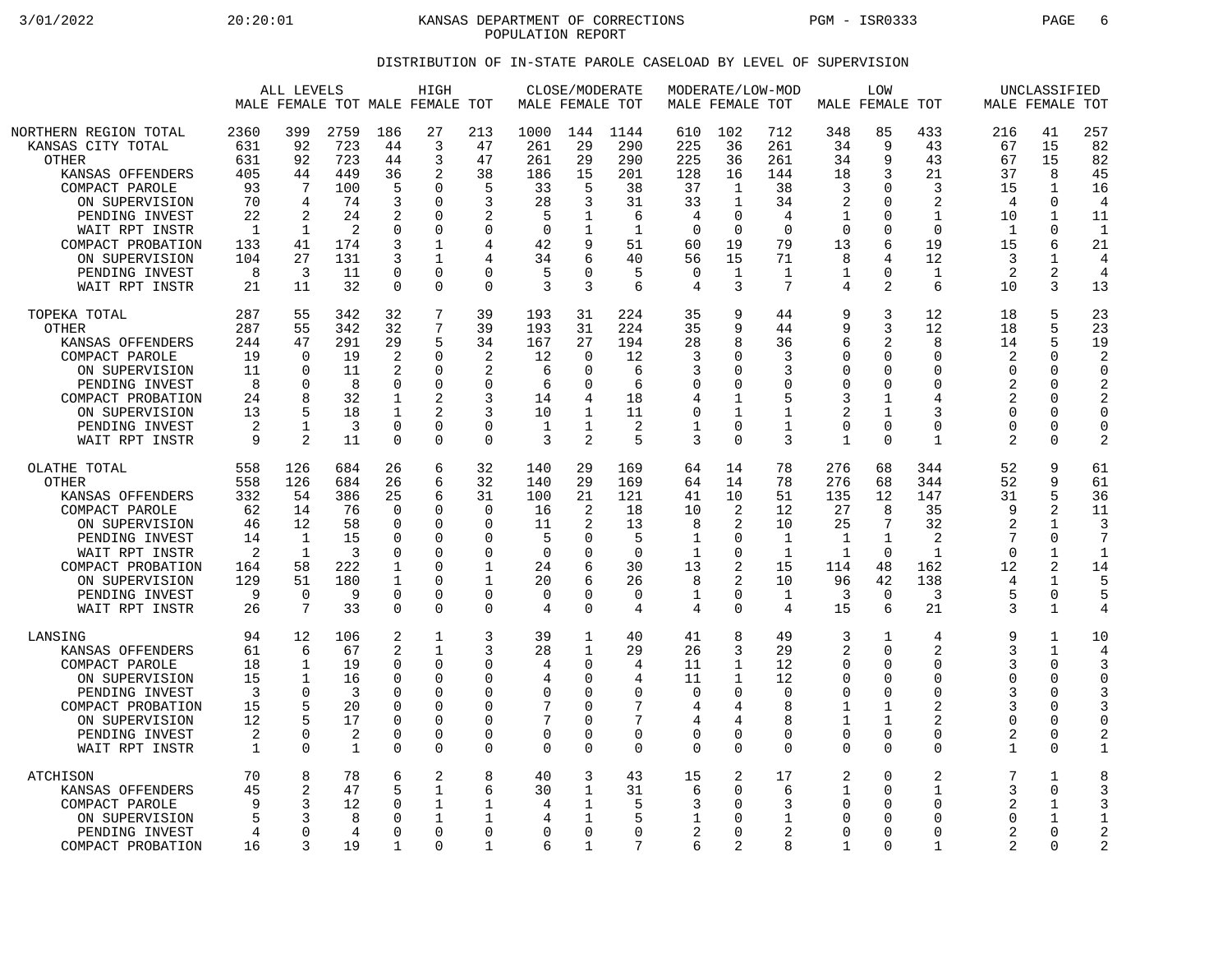3/01/2022 20:20:01 KANSAS DEPARTMENT OF CORRECTIONS PGM - ISR0333 PAGE 7 POPULATION REPORT

## DISTRIBUTION OF IN-STATE PAROLE CASELOAD BY LEVEL OF SUPERVISION

|                                                                                                                                                                                   |                                                    | ALL LEVELS<br>MALE FEMALE TOT MALE FEMALE TOT                                                |                                                                           |                                                                                                         | HIGH                                                                              |                                                                                                   | MALE FEMALE TOT                                                                   | CLOSE/MODERATE                                                                                              |                                                                        | MALE FEMALE TOT                                          |                                                                                                | MODERATE/LOW-MOD                                                             |                                                                                                                             | <b>LOW</b><br>MALE FEMALE TOT                                        |                                                                                                                        | MALE FEMALE TOT                                                    | UNCLASSIFIED                                                                                           |                                                                                                                |
|-----------------------------------------------------------------------------------------------------------------------------------------------------------------------------------|----------------------------------------------------|----------------------------------------------------------------------------------------------|---------------------------------------------------------------------------|---------------------------------------------------------------------------------------------------------|-----------------------------------------------------------------------------------|---------------------------------------------------------------------------------------------------|-----------------------------------------------------------------------------------|-------------------------------------------------------------------------------------------------------------|------------------------------------------------------------------------|----------------------------------------------------------|------------------------------------------------------------------------------------------------|------------------------------------------------------------------------------|-----------------------------------------------------------------------------------------------------------------------------|----------------------------------------------------------------------|------------------------------------------------------------------------------------------------------------------------|--------------------------------------------------------------------|--------------------------------------------------------------------------------------------------------|----------------------------------------------------------------------------------------------------------------|
| ON SUPERVISION<br>WAIT RPT INSTR                                                                                                                                                  | 12<br>4                                            | 2<br>$\mathbf 1$                                                                             | 14<br>5                                                                   | 1<br>$\Omega$                                                                                           | 0<br>$\Omega$                                                                     | 1<br>$\Omega$                                                                                     | 5<br>$\mathbf{1}$                                                                 | 1<br>$\Omega$                                                                                               | 6<br>$\mathbf{1}$                                                      | 5<br>$\mathbf{1}$                                        | $\mathbf 1$<br>$\mathbf{1}$                                                                    | 6<br>2                                                                       | 1<br>$\Omega$                                                                                                               | 0<br>$\Omega$                                                        | $\mathbf 1$<br>$\Omega$                                                                                                | 0<br>2                                                             | $\mathbf 0$<br>$\Omega$                                                                                | $\mathbf 0$<br>$\overline{c}$                                                                                  |
| LAWRENCE<br>KANSAS OFFENDERS<br>COMPACT PAROLE<br>ON SUPERVISION<br>PENDING INVEST<br>COMPACT PROBATION<br>ON SUPERVISION<br>PENDING INVEST<br>WAIT RPT INSTR                     | 209<br>154<br>24<br>23<br>-1<br>31<br>28<br>1<br>2 | 34<br>20<br>4<br>3<br>-1<br>10<br>8<br>1<br>$\mathbf{1}$                                     | 243<br>174<br>28<br>26<br>2<br>41<br>36<br>2<br>3                         | 11<br>11<br>$\Omega$<br>$\mathbf 0$<br>$\Omega$<br>$\Omega$<br>$\Omega$<br>$\mathbf 0$<br>$\Omega$      | $\mathbf{1}$<br>$\mathbf{1}$<br>$\Omega$<br>0<br>O<br>0<br>O<br>O<br>$\Omega$     | 12<br>12<br>$\Omega$<br>$\mathbf 0$<br>$\Omega$<br>$\Omega$<br>$\Omega$<br>$\Omega$<br>$\Omega$   | 49<br>36<br>4<br>3<br>9<br>6<br>1<br>$\overline{2}$                               | 6<br>3<br>1<br>1<br>0<br>$\overline{2}$<br>$\overline{2}$<br>$\cap$<br>$\Omega$                             | 55<br>39<br>5<br>4<br>$\mathbf{1}$<br>11<br>8<br>$\mathbf{1}$<br>2     | 135<br>100<br>18<br>18<br>$\Omega$<br>17<br>17<br>0<br>0 | 20<br>14<br>2<br>2<br><sup>0</sup><br>4<br>4<br>$\Omega$                                       | 155<br>114<br>20<br>20<br>$\Omega$<br>21<br>21<br>$\overline{0}$<br>$\Omega$ | 7<br>$\mathbf{1}$<br>1<br>$\mathbf 1$<br>$\mathbf 0$<br>5<br>5<br>0<br>$\mathbf 0$                                          | 2<br>1<br>U<br>0<br>$\Omega$<br>1<br>1<br>$\Omega$<br>$\Omega$       | 9<br>$\overline{2}$<br>1<br>$\mathbf{1}$<br>$\Omega$<br>6<br>6<br>0<br>$\Omega$                                        | 7<br>6<br>$\mathbf{1}$<br>1<br>$\Omega$<br>U<br>U<br>0<br>$\Omega$ | 5<br>1<br>1<br>0<br>1<br>3<br>$\mathbf{1}$<br>$\mathbf{1}$<br>$\mathbf{1}$                             | 12<br>7<br>$\overline{c}$<br>$\mathbf{1}$<br>$\mathbf{1}$<br>3<br>$\mathbf{1}$<br>$\mathbf{1}$<br>$\mathbf{1}$ |
| SALINA<br>KANSAS OFFENDERS<br>COMPACT PAROLE<br>ON SUPERVISION<br>PENDING INVEST<br>COMPACT PROBATION<br>ON SUPERVISION<br>PENDING INVEST<br>WAIT RPT INSTR                       | 177<br>156<br>9<br>4<br>5<br>12<br>7<br>1<br>4     | 23<br>13<br>2<br>$\mathbf{1}$<br>$\mathbf 1$<br>8<br>6<br>1<br>$\mathbf{1}$                  | 200<br>169<br>11<br>5<br>6<br>20<br>13<br>2<br>5                          | 13<br>10<br>3<br>1<br>$\overline{2}$<br>$\Omega$<br>$\mathbf 0$<br>$\Omega$<br>$\Omega$                 | $\mathbf{1}$<br>$\mathbf{1}$<br>$\Omega$<br>0<br>0<br>O<br>0<br>0<br>U            | 14<br>11<br>3<br>1<br>2<br>$\Omega$<br>0<br>0<br>$\Omega$                                         | 119<br>107<br>4<br>2<br>8<br>4<br>1<br>3                                          | 18<br>10<br>1<br>1<br>$\mathbf 0$<br>7<br>5<br>1<br>1                                                       | 137<br>117<br>5<br>3<br>2<br>15<br>9<br>2<br>4                         | 29<br>26<br>1<br>0<br>1<br>2<br>2<br>0<br>0              | 3<br>2<br>$\Omega$<br><sup>0</sup><br>$\Omega$<br>1<br>$\Omega$<br>$\Omega$                    | 32<br>28<br>1<br>0<br>$\mathbf{1}$<br>3<br>3<br>0<br>$\Omega$                | 6<br>4<br>$\mathbf 0$<br>0<br>$\mathbf 0$<br>2<br>1<br>$\mathbf 0$<br>1                                                     | 0<br>$\Omega$<br>$\Omega$<br>U<br>U<br>U<br>0<br>$\Omega$<br>U       | 6<br>4<br>$\Omega$<br>$\Omega$<br>$\mathbf 0$<br>2<br>$\mathbf{1}$<br>$\mathbf 0$<br>$\mathbf 1$                       | 10<br>9<br>1<br>1<br>$\Omega$<br>U<br>0<br>$\Omega$<br>U           | $\mathbf{1}$<br>$\Omega$<br>1<br>$\Omega$<br>$\mathbf{1}$<br>$\Omega$<br>$\Omega$<br>0<br>$\Omega$     | 11<br>9<br>2<br>$\mathbf{1}$<br>$\mathbf{1}$<br>$\mathbf 0$<br>$\Omega$<br>$\overline{0}$<br>$\mathbf 0$       |
| GREAT BEND<br>KANSAS OFFENDERS<br>COMPACT PAROLE<br>ON SUPERVISION<br>PENDING INVEST<br>WAIT RPT INSTR<br>COMPACT PROBATION<br>ON SUPERVISION<br>PENDING INVEST<br>WAIT RPT INSTR | 98<br>86<br>6<br>4<br>1<br>1<br>6<br>3<br>1<br>2   | 5<br>$\overline{4}$<br>∩<br>$\Omega$<br>$\Omega$<br>$\Omega$<br>$\Omega$<br>1<br>$\mathbf 0$ | 103<br>90<br>6<br>4<br>1<br>$\mathbf{1}$<br>7<br>3<br>2<br>$\overline{2}$ | 14<br>13<br>1<br>$\mathbf 1$<br>$\Omega$<br>$\Omega$<br>$\Omega$<br>$\Omega$<br>$\Omega$<br>$\mathbf 0$ | $\mathbf 1$<br>$\mathbf{1}$<br>$\Omega$<br>0<br>O<br>0<br>0<br>0<br>$\Omega$<br>0 | 15<br>14<br>$\mathbf{1}$<br>1<br>$\Omega$<br>$\Omega$<br>$\Omega$<br>$\Omega$<br>0<br>$\mathbf 0$ | 45<br>39<br>$\overline{2}$<br>1<br>$\Omega$<br>1<br>4<br>$\overline{2}$<br>1<br>1 | 3<br>$\overline{2}$<br>$\Omega$<br>$\Omega$<br>$\Omega$<br>$\Omega$<br>1<br>$\mathbf 0$<br>1<br>$\mathbf 0$ | 48<br>41<br>2<br>$\mathbf{1}$<br>0<br>1<br>5<br>2<br>2<br>$\mathbf{1}$ | 21<br>18<br>3<br>2<br>1<br>0<br>0<br>0<br>0<br>0         | 1<br>$\mathbf{1}$<br><sup>0</sup><br>$\Omega$<br><sup>0</sup><br>$\Omega$<br><sup>0</sup><br>0 | 22<br>19<br>3<br>2<br>1<br>0<br>0<br>$\mathbf 0$<br>0<br>$\mathbf 0$         | 2<br>$\mathbf 0$<br>$\Omega$<br>$\mathbf 0$<br>$\Omega$<br>$\mathbf 0$<br>2<br>1<br>$\mathbf 0$<br>$\mathbf{1}$             | 0<br>$\Omega$<br>U<br>0<br>U<br>U<br>$\Omega$<br>$\Omega$<br>0<br>0  | 2<br>$\mathbf 0$<br>$\Omega$<br>$\Omega$<br>$\Omega$<br>$\mathbf 0$<br>2<br>$\mathbf 1$<br>$\mathbf 0$<br>$\mathbf{1}$ | 16<br>16<br>$\Omega$<br>0<br>O<br>$\Omega$<br>U<br>0<br>0<br>0     | 0<br>$\Omega$<br>$\Omega$<br>$\Omega$<br>$\Omega$<br>$\Omega$<br>$\Omega$<br>$\Omega$<br>$\Omega$<br>0 | 16<br>16<br>$\bigcap$<br>$\Omega$<br>$\Omega$<br>$\Omega$<br>$\Omega$<br>0<br>0<br>0                           |
| JUNCTION CITY<br>KANSAS OFFENDERS<br>COMPACT PAROLE<br>ON SUPERVISION<br>PENDING INVEST<br>COMPACT PROBATION<br>ON SUPERVISION<br>PENDING INVEST<br>WAIT RPT INSTR                | 111<br>84<br>10<br>7<br>3<br>17<br>6<br>3<br>8     | 27<br>19<br>$\overline{2}$<br>$\overline{2}$<br>$\Omega$<br>6<br>3<br>$\mathbf 1$<br>2       | 138<br>103<br>12<br>9<br>3<br>23<br>9<br>4<br>10                          | 24<br>23<br>$\cap$<br>$\Omega$<br>$\Omega$<br>1<br>$\Omega$<br>$\mathbf 0$<br>$\mathbf 1$               | 3<br>3<br>0<br>0<br>0<br>0<br>O<br>0<br>0                                         | 27<br>26<br>$\Omega$<br>$\mathbf 0$<br>$\Omega$<br>$\mathbf{1}$<br>$\Omega$<br>$\mathbf 0$<br>1   | 61<br>46<br>7<br>4<br>3<br>8<br>5<br>1<br>$\overline{2}$                          | 16<br>12<br>1<br>1<br>$\Omega$<br>3<br>1<br>1<br>$\mathbf{1}$                                               | 77<br>58<br>8<br>5<br>3<br>11<br>6<br>2<br>3                           | 18<br>12<br>2<br>2<br>0<br>4<br>0<br>1<br>3              | 6<br>2<br>1<br>$\mathbf{1}$<br>$\Omega$<br>3<br>2<br>$\Omega$<br>1                             | 24<br>14<br>3<br>3<br>$\Omega$<br>7<br>2<br>1<br>4                           | 2<br>$\mathbf{1}$<br>$\mathbf 0$<br>$\mathbf 0$<br>$\mathbf 0$<br>$\mathbf 1$<br>$\mathbf 0$<br>$\mathbf 0$<br>$\mathbf{1}$ | 0<br>$\Omega$<br>U<br>0<br>$\Omega$<br>U<br>U<br>0<br>$\Omega$       | 2<br>$\mathbf{1}$<br>$\Omega$<br>$\mathbf 0$<br>$\Omega$<br>$\mathbf 1$<br>$\Omega$<br>$\Omega$<br>$\mathbf{1}$        | 6<br>2<br>1<br>$\mathbf{1}$<br>0<br>3<br>1<br>1<br>1               | 2<br>2<br>$\Omega$<br>0<br>$\Omega$<br>$\Omega$<br>$\Omega$<br>$\Omega$<br>$\Omega$                    | 8<br>4<br>$\mathbf{1}$<br>$\mathbf{1}$<br>$\Omega$<br>3<br>1<br>$\mathbf{1}$<br>$\mathbf{1}$                   |
| NW COMM CORR<br>KANSAS OFFENDERS<br>COMPACT PAROLE<br>ON SUPERVISION<br>PENDING INVEST<br>COMPACT PROBATION<br>ON SUPERVISION<br>PENDING INVEST                                   | 107<br>91<br>8<br>7<br>1<br>8<br>3<br>2            | 15<br>12<br>1<br>$\mathbf 1$<br>$\mathbf 0$<br>2<br>$\overline{2}$<br>∩                      | 122<br>103<br>9<br>8<br>$\mathbf{1}$<br>10<br>5<br>2                      | 14<br>13<br>1<br>1<br>$\Omega$<br>$\Omega$<br>$\Omega$<br>$\Omega$                                      | 2<br>2<br>$\Omega$<br>0<br>$\Omega$<br>O<br>0<br>O                                | 16<br>15<br>$\mathbf{1}$<br>1<br><sup>0</sup><br>$\Omega$<br>$\Omega$<br>$\Omega$                 | 53<br>50<br>3<br>2<br>$\mathbf{1}$<br>$\Omega$<br>$\Omega$<br>∩                   | 8<br>7<br>1<br>1<br>$\Omega$<br>U<br>$\Omega$<br>$\Omega$                                                   | 61<br>57<br>4<br>3<br>1<br>$\Omega$<br>0<br>$\Omega$                   | 26<br>20<br>2<br>2<br>0<br>4<br>2<br>0                   | 3<br>2<br><sup>0</sup><br>$\Omega$<br><sup>0</sup><br>0                                        | 29<br>22<br>2<br>2<br>$\mathbf 0$<br>5<br>3<br>$\Omega$                      | 7<br>4<br>1<br>1<br>$\mathbf 0$<br>2<br>$\mathbf 1$<br>$\mathbf{1}$                                                         | 2<br>1<br>$\Omega$<br>U<br>$\Omega$<br>1<br>$\mathbf{1}$<br>$\Omega$ | 9<br>5<br>1<br>1<br>$\mathbf 0$<br>3<br>2<br>1                                                                         | 7<br>4<br>1<br>1<br>$\Omega$<br>2<br>0<br>$\mathbf{1}$             | $\Omega$<br>0<br>$\Omega$<br>$\Omega$<br><sup>0</sup><br><sup>0</sup><br>$\Omega$<br>$\Omega$          | 7<br>4<br>1<br>$\mathbf{1}$<br>$\overline{0}$<br>2<br>$\Omega$<br>$\mathbf{1}$                                 |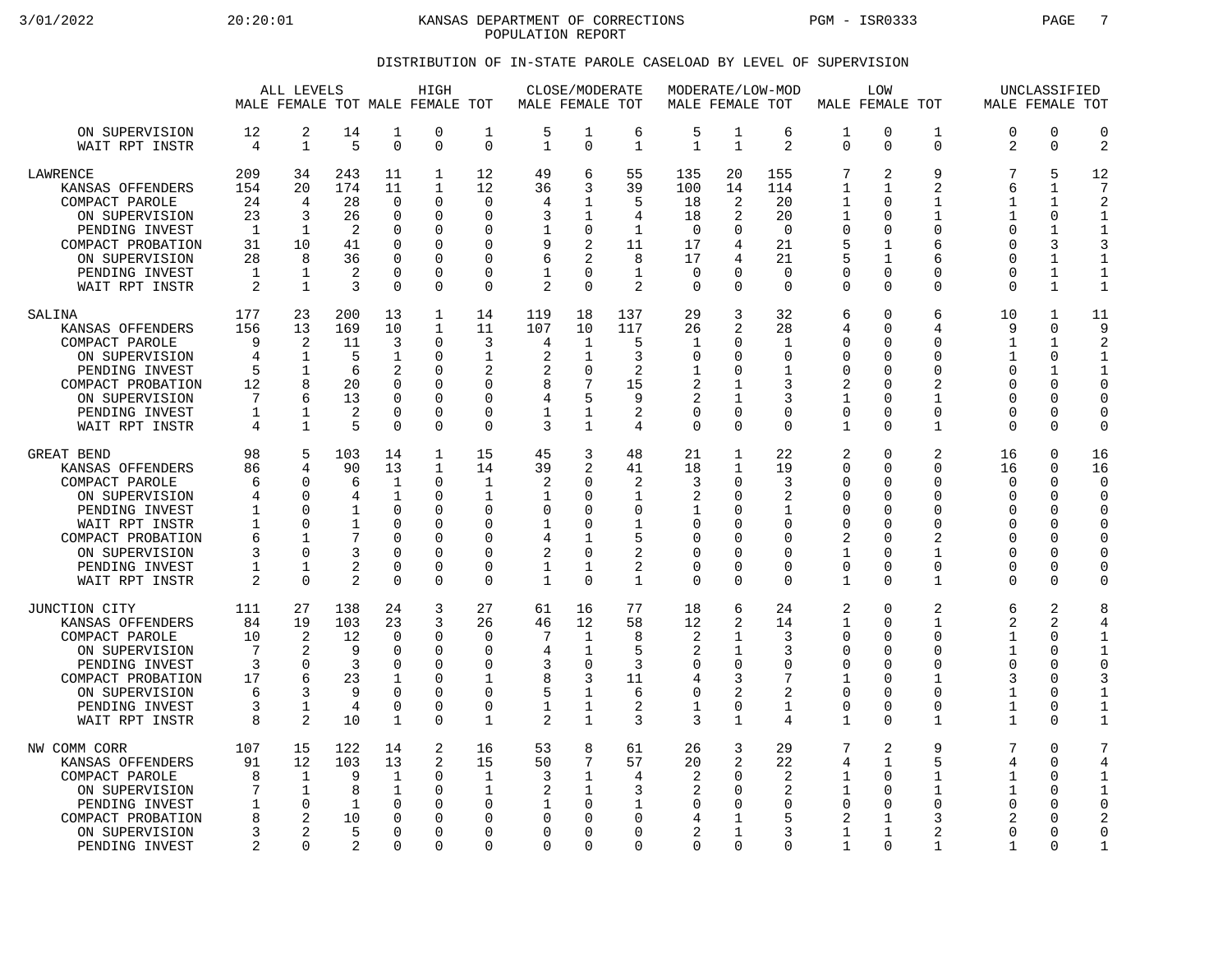3/01/2022 20:20:01 KANSAS DEPARTMENT OF CORRECTIONS PGM - ISR0333 PAGE 8 POPULATION REPORT

## DISTRIBUTION OF IN-STATE PAROLE CASELOAD BY LEVEL OF SUPERVISION

|                                                                                                                                                                                                | ALL LEVELS<br>HIGH<br>MALE FEMALE TOT MALE FEMALE TOT             |                                                                                  |                                                                      | MALE FEMALE TOT                                                                                | CLOSE/MODERATE                                                                                                     |                                                                                                         | MALE FEMALE TOT                                                      |                                                                                                | MODERATE/LOW-MOD                                                          | MALE FEMALE TOT                                                        | LOW                                                                |                                                                                   |                                                                                                      | UNCLASSIFIED<br>MALE FEMALE TOT                  |                                                                                                |                                                                                    |                                                                                                 |                                                                                                            |
|------------------------------------------------------------------------------------------------------------------------------------------------------------------------------------------------|-------------------------------------------------------------------|----------------------------------------------------------------------------------|----------------------------------------------------------------------|------------------------------------------------------------------------------------------------|--------------------------------------------------------------------------------------------------------------------|---------------------------------------------------------------------------------------------------------|----------------------------------------------------------------------|------------------------------------------------------------------------------------------------|---------------------------------------------------------------------------|------------------------------------------------------------------------|--------------------------------------------------------------------|-----------------------------------------------------------------------------------|------------------------------------------------------------------------------------------------------|--------------------------------------------------|------------------------------------------------------------------------------------------------|------------------------------------------------------------------------------------|-------------------------------------------------------------------------------------------------|------------------------------------------------------------------------------------------------------------|
| WAIT RPT INSTR                                                                                                                                                                                 | 3                                                                 | $\Omega$                                                                         | 3                                                                    | $\Omega$                                                                                       | $\Omega$                                                                                                           | $\mathbf 0$                                                                                             | $\Omega$                                                             | $\Omega$                                                                                       | $\Omega$                                                                  | $\overline{2}$                                                         | $\Omega$                                                           | 2                                                                                 | $\mathbf 0$                                                                                          | 0                                                | $\Omega$                                                                                       | 1                                                                                  | $\Omega$                                                                                        | $\mathbf{1}$                                                                                               |
| UNASSIGNED - NORTH                                                                                                                                                                             | 18                                                                | 2                                                                                | 20                                                                   | $\mathbf 0$                                                                                    | $\mathbf 0$                                                                                                        | $\mathbf 0$                                                                                             | $\Omega$                                                             | $\mathbf 0$                                                                                    | $\mathbf 0$                                                               | $\mathbf 1$                                                            | $\Omega$                                                           | $\mathbf{1}$                                                                      | $\mathbf 0$                                                                                          | 0                                                | $\mathbf 0$                                                                                    | 17                                                                                 | 2                                                                                               | 19                                                                                                         |
| KANSAS OFFENDERS                                                                                                                                                                               | 18                                                                | $\overline{2}$                                                                   | 20                                                                   | $\Omega$                                                                                       | $\Omega$                                                                                                           | $\mathbf 0$                                                                                             | $\Omega$                                                             | $\Omega$                                                                                       | $\Omega$                                                                  | 1                                                                      | $\Omega$                                                           | $\mathbf{1}$                                                                      | $\Omega$                                                                                             | 0                                                | $\Omega$                                                                                       | 17                                                                                 | 2                                                                                               | 19                                                                                                         |
| SOUTHERN REGION TOTAL<br>WICHITA TOTAL<br>SEX OFFENDER UNIT<br>KANSAS OFFENDERS<br>COMPACT PAROLE<br>ON SUPERVISION<br>PENDING INVEST<br>COMPACT PROBATION<br>ON SUPERVISION<br>WAIT RPT INSTR | 2133<br>1576<br>96<br>81<br>7<br>5<br>2<br>8<br>7<br>1            | 310<br>207<br>35<br>32<br>$\mathbf 1$<br>1<br>$\Omega$<br>2<br>2<br>$\Omega$     | 2443<br>1783<br>131<br>113<br>8<br>6<br>2<br>10<br>9<br>$\mathbf{1}$ | 219<br>175<br>8<br>8<br>0<br>$\Omega$<br>$\Omega$<br>$\Omega$<br>$\Omega$<br>$\Omega$          | 35<br>24<br>8<br>8<br>$\mathbf 0$<br>$\Omega$<br>$\Omega$<br>$\Omega$<br>$\Omega$<br>$\Omega$                      | 254<br>199<br>16<br>16<br>$\mathbf 0$<br>$\Omega$<br>$\Omega$<br>$\Omega$<br>$\mathbf 0$<br>$\mathbf 0$ | 965<br>699<br>56<br>45<br>5<br>3<br>2<br>6<br>6<br>$\Omega$          | 127<br>82<br>21<br>18<br>1<br>1<br>$\Omega$<br>$\overline{2}$<br>2<br>$\Omega$                 | 1092<br>781<br>77<br>63<br>6<br>4<br>$\overline{2}$<br>8<br>8<br>$\Omega$ | 552<br>385<br>17<br>13<br>2<br>2<br>0<br>2<br>1<br>$\mathbf{1}$        | 74<br>43<br>3<br>3<br><sup>0</sup><br>∩<br>$\Omega$<br>∩<br>∩      | 626<br>428<br>20<br>16<br>2<br>2<br>$\Omega$<br>2<br>$\mathbf{1}$<br>$\mathbf{1}$ | 264<br>229<br>1<br>1<br>$\mathbf 0$<br>0<br>$\mathbf 0$<br>0<br>$\mathbf 0$<br>$\mathbf 0$           | 46<br>39<br>1<br>1<br>0<br>U<br>O<br>0<br>O<br>0 | 310<br>268<br>2<br>2<br>$\Omega$<br>U<br>$\Omega$<br>$\Omega$<br>$\Omega$<br>$\Omega$          | 133<br>88<br>14<br>14<br>$\Omega$<br>O<br>$\Omega$<br>O<br>$\Omega$<br>$\Omega$    | 28<br>19<br>2<br>2<br>$\Omega$<br>$\Omega$<br>$\Omega$<br>$\Omega$<br>$\Omega$<br>$\Omega$      | 161<br>107<br>16<br>16<br>$\mathbf 0$<br>$\Omega$<br>$\Omega$<br>$\mathbf 0$<br>$\mathbf 0$<br>$\mathbf 0$ |
| <b>OTHER</b>                                                                                                                                                                                   | 1480                                                              | 172                                                                              | 1652                                                                 | 167                                                                                            | 16                                                                                                                 | 183                                                                                                     | 643                                                                  | 61                                                                                             | 704                                                                       | 368                                                                    | 40                                                                 | 408                                                                               | 228                                                                                                  | 38                                               | 266                                                                                            | 74                                                                                 | 17                                                                                              | 91                                                                                                         |
| KANSAS OFFENDERS                                                                                                                                                                               | 1270                                                              | 107                                                                              | 1377                                                                 | 164                                                                                            | 13                                                                                                                 | 177                                                                                                     | 585                                                                  | 49                                                                                             | 634                                                                       | 338                                                                    | 28                                                                 | 366                                                                               | 125                                                                                                  | 7                                                | 132                                                                                            | 58                                                                                 | 10                                                                                              | 68                                                                                                         |
| COMPACT PAROLE                                                                                                                                                                                 | 68                                                                | 15                                                                               | 83                                                                   | 2                                                                                              | $\mathbf{1}$                                                                                                       | 3                                                                                                       | 26                                                                   | 3                                                                                              | 29                                                                        | 9                                                                      | 4                                                                  | 13                                                                                | 26                                                                                                   | 4                                                | 30                                                                                             | 5                                                                                  | 3                                                                                               | 8                                                                                                          |
| ON SUPERVISION                                                                                                                                                                                 | 62                                                                | 10                                                                               | 72                                                                   | 2                                                                                              | $\mathbf{1}$                                                                                                       | 3                                                                                                       | 25                                                                   | 1                                                                                              | 26                                                                        | 9                                                                      | 4                                                                  | 13                                                                                | 25                                                                                                   | 4                                                | 29                                                                                             | 1                                                                                  | $\mathbf 0$                                                                                     | $\mathbf{1}$                                                                                               |
| PENDING INVEST                                                                                                                                                                                 | 5                                                                 | 4                                                                                | 9                                                                    | $\Omega$                                                                                       | $\mathbf 0$                                                                                                        | $\Omega$                                                                                                | $\mathbf 1$                                                          | $\mathbf 1$                                                                                    | $\overline{2}$                                                            | $\Omega$                                                               | <sup>0</sup>                                                       | $\Omega$                                                                          | $\mathbf 0$                                                                                          | 0                                                | $\Omega$                                                                                       | $\overline{4}$                                                                     | 3                                                                                               | 7                                                                                                          |
| WAIT RPT INSTR                                                                                                                                                                                 | $\mathbf{1}$                                                      | 1                                                                                | 2                                                                    | $\Omega$                                                                                       | $\Omega$                                                                                                           | $\Omega$                                                                                                | $\Omega$                                                             | 1                                                                                              | $\mathbf{1}$                                                              | $\Omega$                                                               | ∩                                                                  | $\Omega$                                                                          | $\mathbf{1}$                                                                                         | $\Omega$                                         | $\mathbf{1}$                                                                                   | $\Omega$                                                                           | $\Omega$                                                                                        | $\Omega$                                                                                                   |
| COMPACT PROBATION                                                                                                                                                                              | 142                                                               | 50                                                                               | 192                                                                  | $\mathbf{1}$                                                                                   | $\overline{a}$                                                                                                     | 3                                                                                                       | 32                                                                   | 9                                                                                              | 41                                                                        | 21                                                                     | 8                                                                  | 29                                                                                | 77                                                                                                   | 27                                               | 104                                                                                            | 11                                                                                 | 4                                                                                               | 15                                                                                                         |
| ON SUPERVISION                                                                                                                                                                                 | 125                                                               | 35                                                                               | 160                                                                  | 1                                                                                              | $\mathfrak{D}$                                                                                                     | 3                                                                                                       | 31                                                                   | 6                                                                                              | 37                                                                        | 20                                                                     | 4                                                                  | 24                                                                                | 68                                                                                                   | 22                                               | 90                                                                                             | 5                                                                                  | $\mathbf{1}$                                                                                    | 6                                                                                                          |
| PENDING INVEST                                                                                                                                                                                 | 6                                                                 | 5                                                                                | 11                                                                   | $\Omega$                                                                                       | $\Omega$                                                                                                           | 0                                                                                                       | $\Omega$                                                             | 2                                                                                              | 2                                                                         | 0                                                                      | 1                                                                  | 1                                                                                 | 1                                                                                                    | $\mathbf 1$                                      | 2                                                                                              | 5                                                                                  | $\mathbf{1}$                                                                                    | 6                                                                                                          |
| WAIT RPT INSTR                                                                                                                                                                                 | 11                                                                | 10                                                                               | 21                                                                   | $\Omega$                                                                                       | $\Omega$                                                                                                           | $\Omega$                                                                                                | 1                                                                    | $\mathbf{1}$                                                                                   | $\mathfrak{D}$                                                            | $\mathbf{1}$                                                           | 3                                                                  | 4                                                                                 | 8                                                                                                    | 4                                                | 12                                                                                             | $\mathbf{1}$                                                                       | 2                                                                                               | 3                                                                                                          |
| HUTCHINSON TOTAL<br><b>OTHER</b><br>KANSAS OFFENDERS<br>COMPACT PAROLE<br>ON SUPERVISION<br>PENDING INVEST<br>COMPACT PROBATION<br>ON SUPERVISION<br>PENDING INVEST<br>WAIT RPT INSTR          | 106<br>106<br>85<br>6<br>4<br>2<br>15<br>9<br>2<br>$\overline{4}$ | 14<br>14<br>13<br>$\mathbf 1$<br>$\Omega$<br>1<br>$\Omega$<br>U<br>0<br>$\Omega$ | 120<br>120<br>98<br>7<br>4<br>3<br>15<br>9<br>2<br>4                 | 7<br>7<br>7<br>$\mathbf 0$<br>$\Omega$<br>0<br>$\Omega$<br>$\Omega$<br>$\mathbf 0$<br>$\Omega$ | 2<br>$\overline{a}$<br>2<br>$\mathbf 0$<br>$\Omega$<br>$\Omega$<br>$\Omega$<br>$\Omega$<br>$\mathbf 0$<br>$\Omega$ | 9<br>9<br>9<br>0<br>$\Omega$<br>0<br>$\Omega$<br>$\Omega$<br>0<br>$\Omega$                              | 71<br>71<br>59<br>$\mathbf{1}$<br>$\Omega$<br>1<br>11<br>7<br>1<br>3 | 10<br>10<br>9<br>$\mathbf{1}$<br>$\Omega$<br>1<br>$\Omega$<br>$\Omega$<br>$\Omega$<br>$\Omega$ | 81<br>81<br>68<br>2<br>$\Omega$<br>2<br>11<br>7<br>$\mathbf{1}$<br>3      | 14<br>14<br>11<br>3<br>3<br>0<br>$\Omega$<br>$\Omega$<br>0<br>$\Omega$ | 2<br>2<br>2<br>∩<br>∩<br><sup>0</sup><br>∩<br>$\Omega$<br>$\Omega$ | 16<br>16<br>13<br>3<br>3<br>0<br>$\Omega$<br>$\Omega$<br>$\mathbf 0$<br>$\Omega$  | 8<br>8<br>5<br>$\mathbf 0$<br>0<br>$\mathbf 0$<br>3<br>$\overline{a}$<br>$\mathbf 0$<br>$\mathbf{1}$ | 0<br>0<br>0<br>0<br>O<br>0<br>0<br>0<br>0<br>0   | 8<br>8<br>5<br>$\Omega$<br>$\Omega$<br>∩<br>3<br>$\overline{2}$<br>$\mathbf 0$<br>$\mathbf{1}$ | 6<br>6<br>3<br>2<br>1<br>1<br>$\mathbf{1}$<br>$\Omega$<br>$\mathbf{1}$<br>$\Omega$ | $\Omega$<br>$\Omega$<br>$\Omega$<br>0<br>$\Omega$<br>0<br>$\Omega$<br>$\Omega$<br>0<br>$\Omega$ | 6<br>6<br>3<br>$\overline{2}$<br>$\mathbf{1}$<br>1<br>$\mathbf{1}$<br>$\Omega$<br>1<br>$\mathbf 0$         |
| <b>GARDEN CITY</b>                                                                                                                                                                             | 156                                                               | 33                                                                               | 189                                                                  | 4                                                                                              | $\mathbf{1}$                                                                                                       | 5                                                                                                       | 41                                                                   | 10                                                                                             | 51                                                                        | 105                                                                    | 21                                                                 | 126                                                                               | 2                                                                                                    | 0                                                | 2                                                                                              | 4                                                                                  | $\mathbf{1}$                                                                                    | 5                                                                                                          |
| KANSAS OFFENDERS                                                                                                                                                                               | 71                                                                | 13                                                                               | 84                                                                   | 3                                                                                              | $\mathbf{1}$                                                                                                       | 4                                                                                                       | 33                                                                   | 8                                                                                              | 41                                                                        | 34                                                                     | 4                                                                  | 38                                                                                | 1                                                                                                    | 0                                                | 1                                                                                              | 0                                                                                  | $\Omega$                                                                                        | $\mathbf 0$                                                                                                |
| COMPACT PAROLE                                                                                                                                                                                 | 32                                                                | 6                                                                                | 38                                                                   | 1                                                                                              | $\Omega$                                                                                                           | 1                                                                                                       | 4                                                                    | $\mathbf{1}$                                                                                   | 5                                                                         | 26                                                                     | 5                                                                  | 31                                                                                | 1                                                                                                    | 0                                                | 1                                                                                              | <sup>0</sup>                                                                       | $\Omega$                                                                                        | $\mathbf 0$                                                                                                |
| ON SUPERVISION                                                                                                                                                                                 | 30                                                                | 5                                                                                | 35                                                                   | 1                                                                                              | $\mathbf 0$                                                                                                        | 1                                                                                                       | $\overline{2}$                                                       | $\mathbf 0$                                                                                    | $\overline{2}$                                                            | 26                                                                     | 5                                                                  | 31                                                                                | $\mathbf{1}$                                                                                         | 0                                                | 1                                                                                              | $\Omega$                                                                           | 0                                                                                               | $\mathbf 0$                                                                                                |
| PENDING INVEST                                                                                                                                                                                 | 2                                                                 | 1                                                                                | 3                                                                    | $\Omega$                                                                                       | $\Omega$                                                                                                           | 0                                                                                                       | $\overline{2}$                                                       | 1                                                                                              | 3                                                                         | $\Omega$                                                               | $\Omega$                                                           | $\Omega$                                                                          | $\mathbf 0$                                                                                          | 0                                                | $\Omega$                                                                                       | O                                                                                  | 0                                                                                               | $\mathbf 0$                                                                                                |
| COMPACT PROBATION                                                                                                                                                                              | 53                                                                | 14                                                                               | 67                                                                   | $\mathbf 0$                                                                                    | $\mathbf 0$                                                                                                        | $\mathbf 0$                                                                                             | 4                                                                    | $\mathbf{1}$                                                                                   | 5                                                                         | 45                                                                     | 12                                                                 | 57                                                                                | $\mathbf 0$                                                                                          | 0                                                | $\Omega$                                                                                       | 4                                                                                  | $\mathbf{1}$                                                                                    | 5                                                                                                          |
| ON SUPERVISION                                                                                                                                                                                 | 49                                                                | 13                                                                               | 62                                                                   | $\Omega$                                                                                       | $\Omega$                                                                                                           | $\Omega$                                                                                                | 4                                                                    | $\mathbf{1}$                                                                                   | 5                                                                         | 45                                                                     | 12                                                                 | 57                                                                                | $\mathbf 0$                                                                                          | 0                                                | $\Omega$                                                                                       | <sup>0</sup>                                                                       | $\Omega$                                                                                        | $\mathbf 0$                                                                                                |
| PENDING INVEST                                                                                                                                                                                 | 2                                                                 | 0                                                                                | 2                                                                    | 0                                                                                              | 0                                                                                                                  | 0                                                                                                       | $\Omega$                                                             | 0                                                                                              | 0                                                                         | 0                                                                      | 0                                                                  | 0                                                                                 | $\mathbf 0$                                                                                          | 0                                                | 0                                                                                              | 2                                                                                  | 0                                                                                               | $\overline{2}$                                                                                             |
| WAIT RPT INSTR                                                                                                                                                                                 | $\overline{2}$                                                    | $\mathbf{1}$                                                                     | 3                                                                    | $\Omega$                                                                                       | $\Omega$                                                                                                           | $\Omega$                                                                                                | $\Omega$                                                             | $\Omega$                                                                                       | $\Omega$                                                                  | $\Omega$                                                               | $\Omega$                                                           | $\Omega$                                                                          | $\Omega$                                                                                             | 0                                                | $\Omega$                                                                                       | $\overline{2}$                                                                     | $\mathbf{1}$                                                                                    | 3                                                                                                          |
| DODGE CITY                                                                                                                                                                                     | 29                                                                | 3                                                                                | 32                                                                   | 6                                                                                              | 1                                                                                                                  | 7                                                                                                       | 14                                                                   | 1                                                                                              | 15                                                                        | 5                                                                      | 0                                                                  | 5                                                                                 | 2                                                                                                    | $\mathbf 1$                                      | 3                                                                                              | 2                                                                                  | 0                                                                                               | $\overline{c}$                                                                                             |
| KANSAS OFFENDERS                                                                                                                                                                               | 24                                                                | ζ                                                                                | 27                                                                   | 6                                                                                              | $\mathbf{1}$                                                                                                       | 7                                                                                                       | 11                                                                   | 1                                                                                              | 12                                                                        | 5                                                                      | $\Omega$                                                           | 5                                                                                 | $\Omega$                                                                                             | 1                                                | 1                                                                                              | 2                                                                                  | $\Omega$                                                                                        | $\overline{2}$                                                                                             |
| COMPACT PAROLE                                                                                                                                                                                 | $\mathbf{1}$                                                      | 0                                                                                | $\mathbf{1}$                                                         | $\Omega$                                                                                       | $\Omega$                                                                                                           | 0                                                                                                       | 1                                                                    | $\Omega$                                                                                       | $\mathbf 1$                                                               | 0                                                                      | $\Omega$                                                           | $\Omega$                                                                          | $\mathbf 0$                                                                                          | 0                                                | $\Omega$                                                                                       | $\Omega$                                                                           | $\Omega$                                                                                        | $\mathbf 0$                                                                                                |
| ON SUPERVISION                                                                                                                                                                                 | 1                                                                 | $\Omega$                                                                         | 1                                                                    | $\Omega$                                                                                       | $\Omega$                                                                                                           | $\Omega$                                                                                                | 1                                                                    | $\Omega$                                                                                       | $\mathbf{1}$                                                              | $\Omega$                                                               | $\Omega$                                                           | $\Omega$                                                                          | $\Omega$                                                                                             | 0                                                | $\Omega$                                                                                       | <sup>0</sup>                                                                       | $\Omega$                                                                                        | $\mathbf 0$                                                                                                |